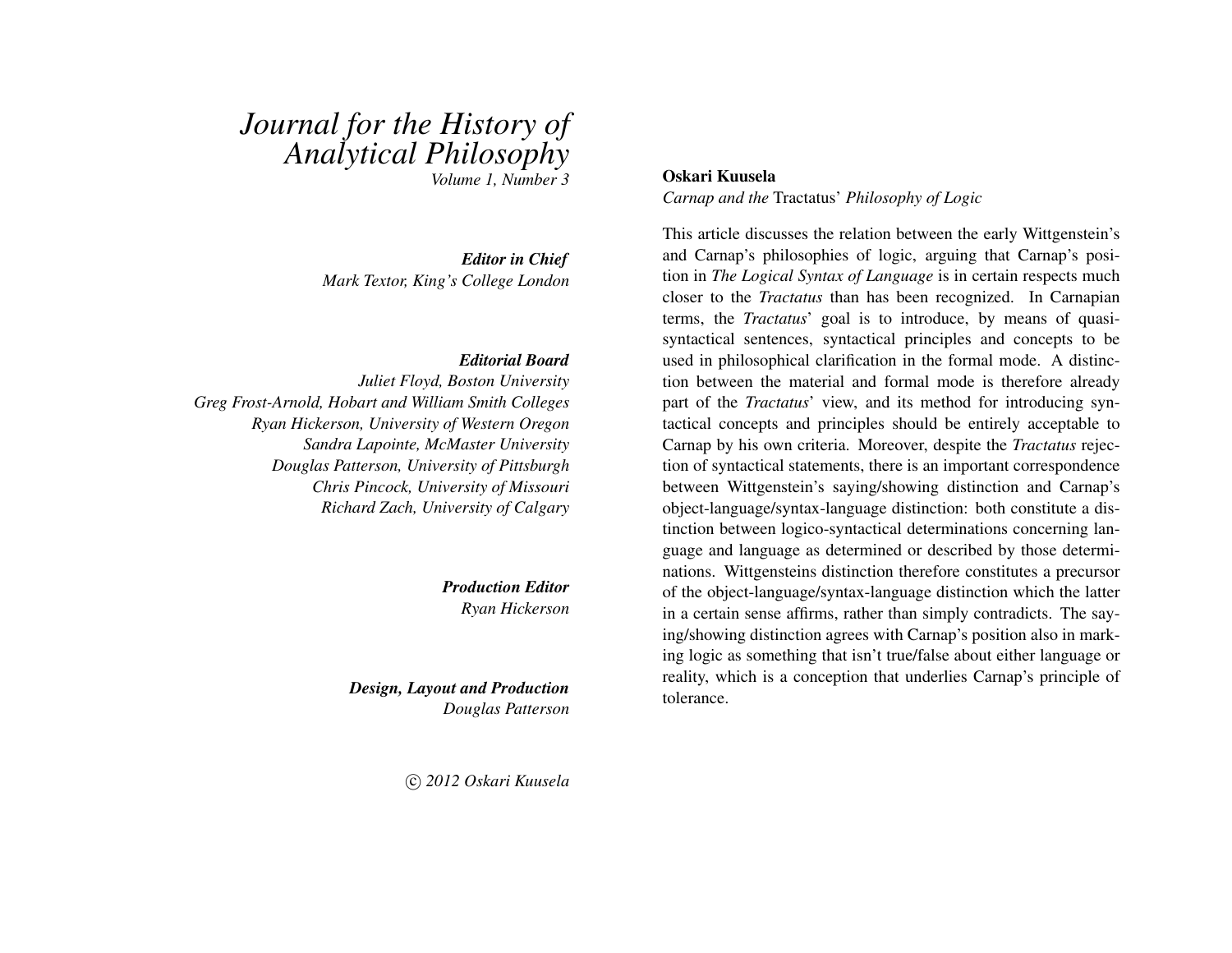## *Carnap and the* Tractatus' *Philosophy of Logic*

Oskari Kuusela

#### *1 Introduction*

A characteristic feature of analytic philosophy—or at least one strand of it—has been the use of symbolic or formal logic as a philosophical tool. Given the methodological importance of logic for analytic philosophy, developments in logic and the philosophy of logic have played an important part in its development. A widely accepted part of the history of logic and analytic philosophy is a particular account of the relation between Wittgenstein and Carnap, and how Carnap in the 1930s overcame the *Tractatus*' condemnation of logic to silence through its distinction between saying and showing. Carnap's achievement was an important step in the development of the contemporary model theoretic conception of logic which then, so the story goes, left the *Tractatus*' philosophy of logic superseded. Arguably, however, this account of the Wittgenstein-Carnap relation doesn't do proper justice to the *Tractatus*. It fails to recognize important affinities between Wittgenstein's and Carnap's positions, and complexities in their relation. Appreciation of these is a reason to regard Carnap's approach as a particular development of Wittgenstein's, many key components of which were already present in the *Tractatus*, but not as superseding it in an obvious or straightforward way.

In Carnapian terms, the *Tractatus* seeks to introduce, by means of only apparently metaphysical quasi-syntactical sentences, syntactical principles and concepts constitutive of a calculus designed for the purpose of philosophical clarification in the formal mode. Moreover, arguably, a key point of Wittgenstein's saying/showing distinction is to clarify the difference between logical or syntactical determinations concerning language on the one hand, and language as determined or described by such determinations on the other hand. But this means that there is an important correspondence between Wittgenstein's distinction and Carnap's distinction between object-language and syntax-language, and that Carnap's distinction in a certain sense affirms Wittgensteins. Another point Wittgenstein seeks to clarify with the saying/showing distinction is the sense in which logic isnt true/false about either language or reality. (Rather, it underlies the making of true/false statements.) Again significant agreement emerges between the two philosophers in that Carnap's principle of tolerance assumes as its basis the idea that logic isnt true/false about anything. Still, however, Wittgenstein doesn't conclude from logic not being truth/false about anything that we couldnt talk about correctness in logic. His conception of correctness in logic will be discussed in conclusion to the essay.

Despite emphasizing the affinities between Wittgenstein and Carnap, this essay isn't meant to suggest that there wouldn't be very important differences between their views. Rather, it intends to reveal complexities in their relation that remain hidden on a traditional interpretation of the *Tractatus*, one that takes its purpose to be to put forward paradoxically nonsensical theses about logic and language. These complexities emerge if we part with that interpretational idea (for the contrast of interpretations, see note 6). This alternative way of understanding the Wittgenstein-Carnap relation might then also help us to think about their differences in new fruitful ways, although this isn't my focus here. Let's start from the generally acknowledged agreements between Carnap's and the *Tractatus*' positions.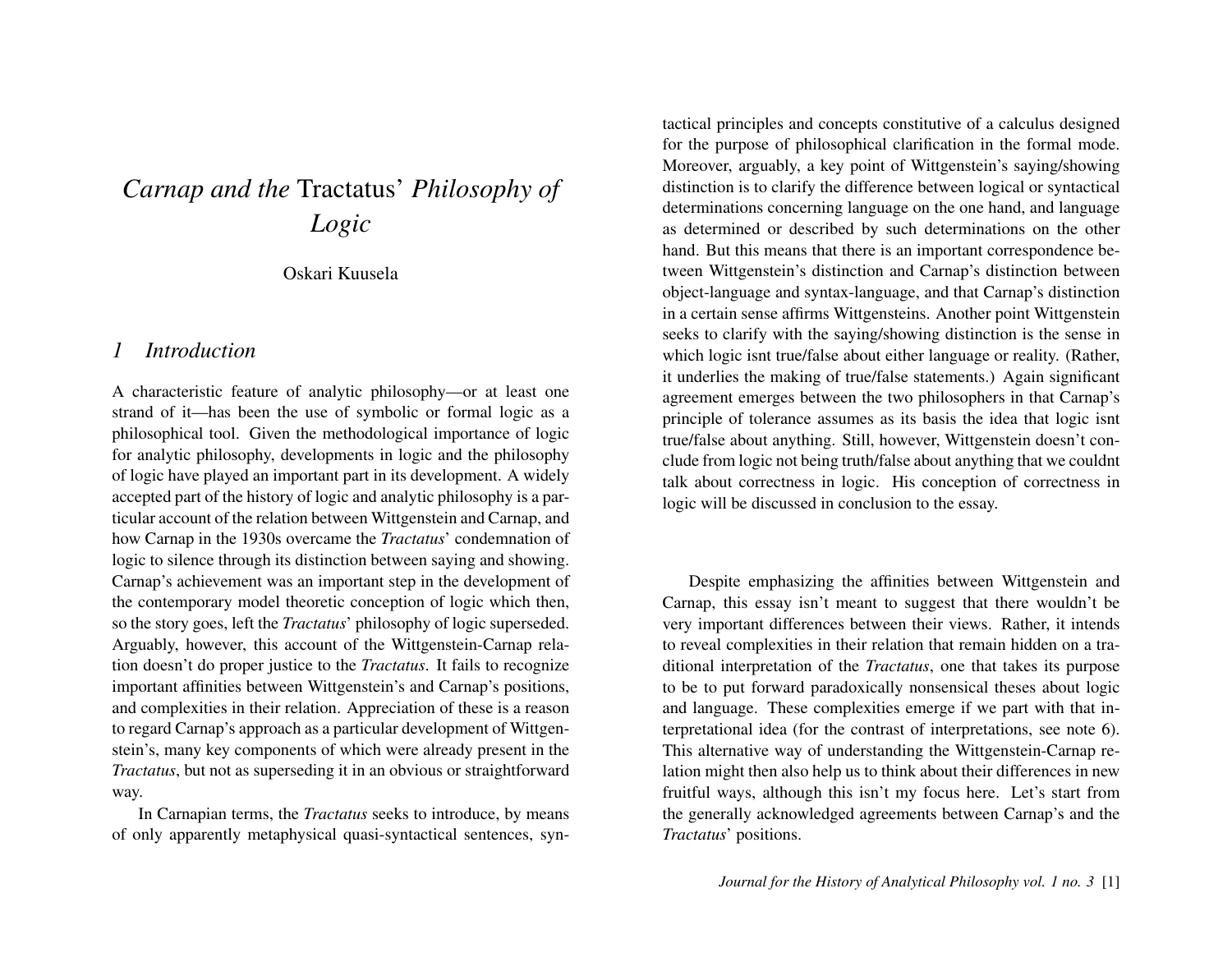## *2 Logic as Syntax: Carnap's Departure*

Carnap describes Wittgenstein's influence on him as follows:

For me personally, Wittgenstein was perhaps the philosopher who, beside Russell and Frege, had the greatest influence on my thinking. The most important insight I gained from his work was the conception that the truth of logical statements is based only on their logical structure and the meaning of the terms. Logical statements are true under all conceivable circumstances; thus their truth is independent of the contingent facts of the world. On the other hand, it follows that these statements do not say anything about the world and thus have no factual content [\[Carnap,](#page-24-0) [1963,](#page-24-0) 25].

<span id="page-2-0"></span>The Tractarian conception of logic described in this quote is the common basis for both Carnap's and Wittgenstein's philosophies of logic.<sup>[1](#page-20-0)</sup> Part of this conception of logic as tautological and contentless is a conception of logic as syntax, according to which logical relations are syntactical relations determined by the rules of logical syntax. This is to regard syntactical rules as determining, not merely what sentences can be constructed out of subsentential constituents, but also the inferential relations between propositions or sentences. Thus, logic becomes a study of the formal or structural characteristics of language determined by logico-syntactical rules, or to put the point in a more Wittgensteinian idiom, a study of the logico-syntactical employments of signs in language. (See [\[Car](#page-24-1)[nap,](#page-24-1) [1967,](#page-24-1) 2], [\[Carnap,](#page-24-0) [1963,](#page-24-0) 54], [\[Wittgenstein,](#page-24-2) [1951,](#page-24-2) 3.32-3.328,  $3.334, 6.12$  $3.334, 6.12$ ].)<sup>2</sup>

<span id="page-2-1"></span>This doesn't mean that there wouldn't also be important differences between Wittgenstein's and Carnap's views of syntax. Whereas Carnap adopts a Hilbertian formalistic conception of logical syntax as rules that apply to uninterpreted signs or characters in the sense of, for example, ink marks on a page, or to abstract patterns of such marks interpreted as logical structures, for Wittgenstein only signs with a meaningful use have a syntax or logic, and logic for him presupposes the meaningfulness of language. Accordingly, the term 'symbol' means something quite different for each philosopher: a meaningless sign vs. a sign with a meaningful use. Still, however, Wittgensteinian syntax isn't concerned with meanings, but rather with forms that make the expression of meaning possible, and it is established without any reference to meanings [\[Carnap,](#page-24-1) [1967,](#page-24-1) 1, 5, 6, 282], [\[Wittgenstein,](#page-24-2) [1951,](#page-24-2) 3.33, 3.344, 6.124].

On Wittgenstein's view, logic, therefore, has a connection with reality that is absent in Carnap. While Wittgenstein is happy (in a manner reminiscent of Russell) to talk about the logic of objects and facts, i.e. regards them as possessing a logical structure insofar as they are the object of true/false representation, and speaks of logic as offering an insight into the nature of reality, there is no place for such talk on Carnap's account. (See [\[Wittgenstein,](#page-24-2) [1951,](#page-24-2) 2.012, 5.511, 5.5521, 5.555, 5.61, 6.124, 6.54]) This is connected with another important difference: Whereas logical considerations for Wittgenstein are characterized through their special status (logical possibility and necessity can't be expressed in terms of factual statements, but logic 'shows itself'; see below), Carnap seems to identify logical/syntactical considerations by reference to their object (logic is concerned with the syntactical rules of language). However, the difference that logic for Wittgenstein is also the logic of reality isn't relevant for the argument developed here about the Wittgenstein-Carnap relation. What is relevant is that both treat logical analysis as the way to deal with philosophical problems understood as logical confusions or unclarities, and that such a conception of logic and philosophy requires them both to have a method for the introduction of logico-syntactical concepts and principles to be employed in logical analysis. Without such a method the respective projects wouldn't get off the ground at all.

Despite Carnap's fundamental agreement with Wittgenstein that logic is concerned with syntax or the structural or formal character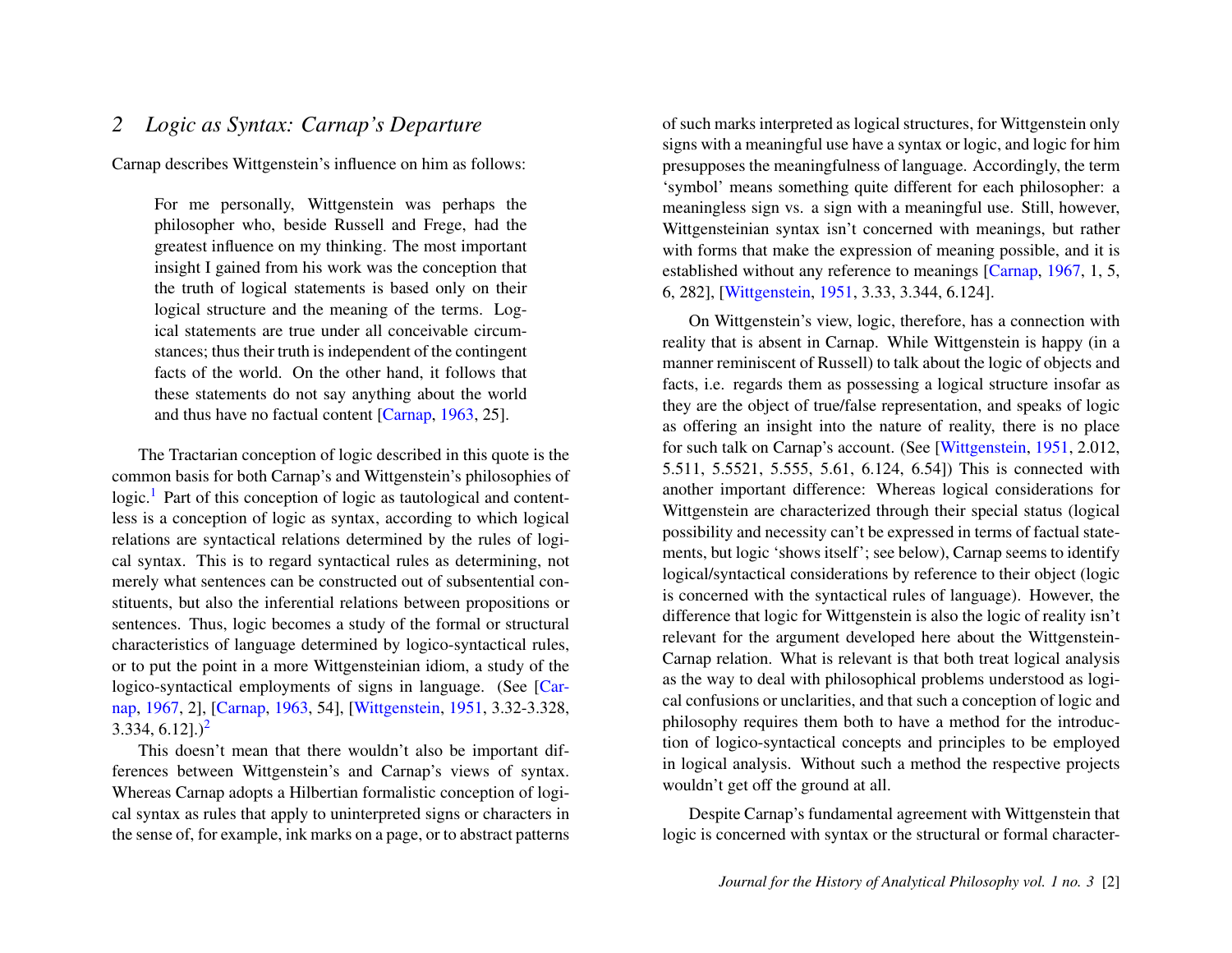istics of language, there are also aspects of Wittgenstein's account of logic that Carnap finds problematic. Wittgenstein's view, he maintains, leaves no room for speaking about syntax or the logic of language, but according to it, "syntax cannot be expressed at all" [\[Car](#page-24-1)[nap,](#page-24-1) [1967,](#page-24-1) 53]. On these grounds Carnap then regards Wittgenstein's position as "certainly very unsatisfactory" [\[Carnap,](#page-24-1) [1967,](#page-24-1) 283]; cf. [\[Carnap,](#page-24-3) [1934,](#page-24-3) 8]). Behind Carnap's dissatisfaction lie issues about the methodology of logic and philosophy. As he explains: "[. . . ] a book on logic must contain, in addition to the formulae, an expository context which, with the assistance of the words of ordinary language, explains the formulae and the relations between them; and this context often leaves much to be desired in the matter of clarity and exactitude." Given Carnap's recognition that "[. . . ] in this context is contained an essential part of logic  $[\dots]$ ", "[ $\dots$ ] the important thing is to develop an exact method for the construction of these sentences about sentences." Accordingly, the purpose of his book is to: [...] give a systematic exposition of such a method, namely, of the method of "logical syntax"' [\[Carnap,](#page-24-1) [1967,](#page-24-1) xiii]; cf. [\[Carnap,](#page-24-0) [1963,](#page-24-0) 55]. Assuming the use of the relevant kind of symbolic languages as tools of logical analysis, the point can also be expressed thus: "The aim of logical syntax is to provide a system of concepts, a language, by help of which the results of logical analysis will be exactly formulable." [\[Carnap,](#page-24-1) [1967,](#page-24-1) xiii]; cf. [Carnap, 1967, 7].

<span id="page-3-0"></span>Because Carnap regards logical analysis as the method that a scientifically respectable philosophy must adopt, questions about the nature and methodology of logic are of the greatest significance also in this sense. "The part of the work of philosophers which may be held to be scientific in its nature [. . . ] consists of logical analysis." [\[Carnap,](#page-24-1) [1967,](#page-24-1) xiii]; cf. [\[Carnap,](#page-24-1) [1967,](#page-24-1) 279]. And as he intends to show: "[...] all philosophical questions which have any meaning belong to syntax"  $[Carnap, 1967, 280]$  $[Carnap, 1967, 280]$  $[Carnap, 1967, 280]$  $[Carnap, 1967, 280]$ <sup>[3](#page-20-2)</sup> Thus, questions about the nature of logic and logical analysis are simultaneously questions about the nature of philosophy, whereby the idea is

that the adoption of the point of view of logical syntax in philosophy would make it possible to formulate philosophical questions and statements in an exact manner, enabling one to sidestep the inexactitude of natural language. Consequently, Carnap believes, philosophers could avoid the discussion of mere pseudo-problems, such as the questions of metaphysics. Philosophy would become more fruitful in that pointless disputes, that in the garb of traditional philosophical vocabulary appear to concern the nature of relevant objects but really concern the choice of appropriate forms of language for particular tasks, could be set aside. We could then focus on questions about the choice of language without the distraction of disputes about who is right or wrong, given that the choice of a language is a matter of expediency, not truth or falsity [\[Carnap,](#page-24-1) [1967,](#page-24-1) 277-281].

Thus, Carnap seeks to spell out a conception of philosophy as logical syntax, according to which, *pace* Wittgenstein, the statements of philosophy are statements of logical syntax. Here it is crucial that he believes to have found a way to formulate syntactical sentences that aren't "senseless, if practically indispensable, pseudo-sentences, but [. . . ] perfectly correct sentences" [\[Carnap,](#page-24-1) [1967,](#page-24-1) 283]. For this purpose Carnap adopts a Hilbertian metamathematical point of view which allows for the formulation of statements about logical forms and the syntax of an object-language in a meta- or syntax language, whereby syntactical sentences concerning the logical characteristics of the object-language are understood as sentences of a syntax-language. Consequently, it also becomes possible to give logico-syntactical and philosophical statements an exact formulation. According to Carnap, it is "[ $\dots$ ] just as possible to construct sentences about the forms of linguistic expressions, and therefore about sentences, as it is to construct sentences about the geometrical forms of geometrical structures" [\[Carnap,](#page-24-1) [1967,](#page-24-1) 282, 283]. This possibility, he believes, Wittgenstein's position excludes, because there is no exact formulation for nonsensical pseudo-sentences, which he takes Tractarian sentences to be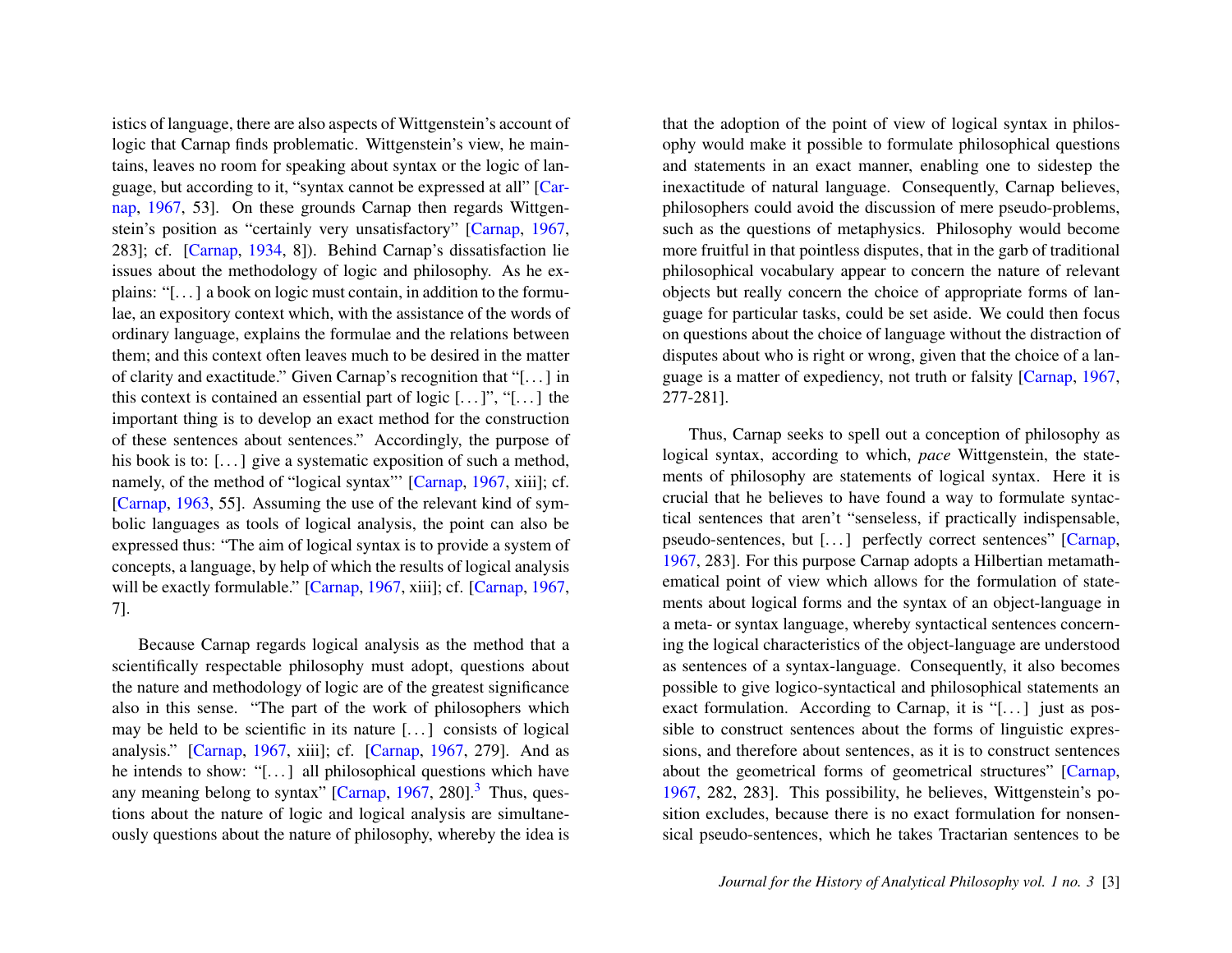#### [\[Carnap,](#page-24-1) [1967,](#page-24-1) 284].

Here Carnap clearly believes to have made advances over the *Tractatus* by finding a way to formulate exact syntactic statements. As he notes about Wittgenstein, "If I am right, the position here maintained is in general agreement with his, but goes beyond it in certain important respects" [\[Carnap,](#page-24-1) [1967,](#page-24-1) 282]. In the history of analytic philosophy this Carnapian account of the Wittgenstein-Carnap relation has become widely accepted. According to it, merging influences from Hilbert, Gödel and Tarski, Carnap managed to overcome the limitations of the Wittgensteinian position, i.e. the silence imposed on logic by Wittgenstein's saying/showing distinction, according to which, it is impossible to speak about the logical characteristics of language, and the conjoined conception of philosophy as consisting of nonsensical elucidatory statements. To borrow words from recent characterizations of the Wittgenstein-Carnap relation, by breaking out of "Wittgenstein's prison" Carnap went from "slave to master" developing a "radically different" approach [\[Awodey and Carus,](#page-24-4) [2009,](#page-24-4) 88-91, 93] that in the respects just described is in "outright contradiction" with Wittgenstein [\[Wag](#page-24-5)[ner,](#page-24-5) [2009,](#page-24-5) 190] or "radically transforms" the *Tractatus*' conception [\[Friedman,](#page-24-6) [1999,](#page-24-6) 168]. Consequently, Wittgenstein's view was superseded by what is now known as the model theoretic conception of logic, characteristic of which is a distinction between an objectand a meta-language (corresponding to Carnap's syntax-language), where the latter is a medium for statements about the logical characteristics of the former. This view of Carnap's achievement finds an early expression in the reviews of the *Syntax* by Nagel and Quine in 1935 who seem to have simply accepted Carnap's account of his relation to Wittgenstein. Perhaps this partly contributed to Carnap's account becoming engraved into the history of analytic philosophy.

Arguably, however, Carnap's departure from Wittgenstein is in certain ways less radical than it might seem, and a more balanced account of their relation is called for. The question may even be raised, whether what Carnap says about the *Tractatus* in the *Syntax* partly reflects a need to emphasize the originality of his own position at Wittgenstein's expense. This question arises in particular in connection with a priority dispute between Wittgenstein and Carnap in 1932. Let's begin by examining what Wittgenstein says about the relation in the context of this dispute as a clue to the interpretation of the *Tractatus*' perspective on the issues.

#### *3 The Wittgenstein-Carnap Plagiarism Affair*

<span id="page-4-0"></span>A dispute arose between Wittgenstein and Carnap in connection with Carnap's article "*Die Physikalische Sprache als Universalsprache der Wissenschaft*", whereby Wittgenstein accused Carnap of plagiarism. One reason for the accusation was that in his article Carnap presents as the methodological framework for his discussion, apparently without any acknowledgement, the Tractarian conception of philosophy, according to which philosophy is the logical clarification or analysis of language that dissolves misunderstandings but doesn't put forward any true/false contentful statements of its own. Rather the propositions of logic are tautologies. According to this view, the kinds of misunderstandings that philosophy clarifies find their expression especially in metaphysical propositions and philosophical pseudo-questions, but are avoidable through the use of a formal language [\[Carnap,](#page-24-7) [1932,](#page-24-7) 432, 433, 435, 452, 456]. There is no doubt that this conception of philosophy is first spelled out in the *Tractatus*, and that Wittgenstein was, at least to this extent, justified in his claim that Carnap had used his work without due acknowledgement. Of course, this conception of philosophy constitutes the core of Carnap's own approach too, and in the *Syntax* he explicitly attributes it to Wittgenstein (see [\[Carnap,](#page-24-1) [1967,](#page-24-1) 282-284]). It was apparently also meant to be, in some form, part of the collaborative book Wittgenstein and Friedrich Waismann were working on at the time, which may have been part of Wittgenstein's reasons for raising the issue.<sup>[4](#page-20-3)</sup> Nevertheless, in the form just stated, the Wittgensteinian conception of philosophy is abstract enough to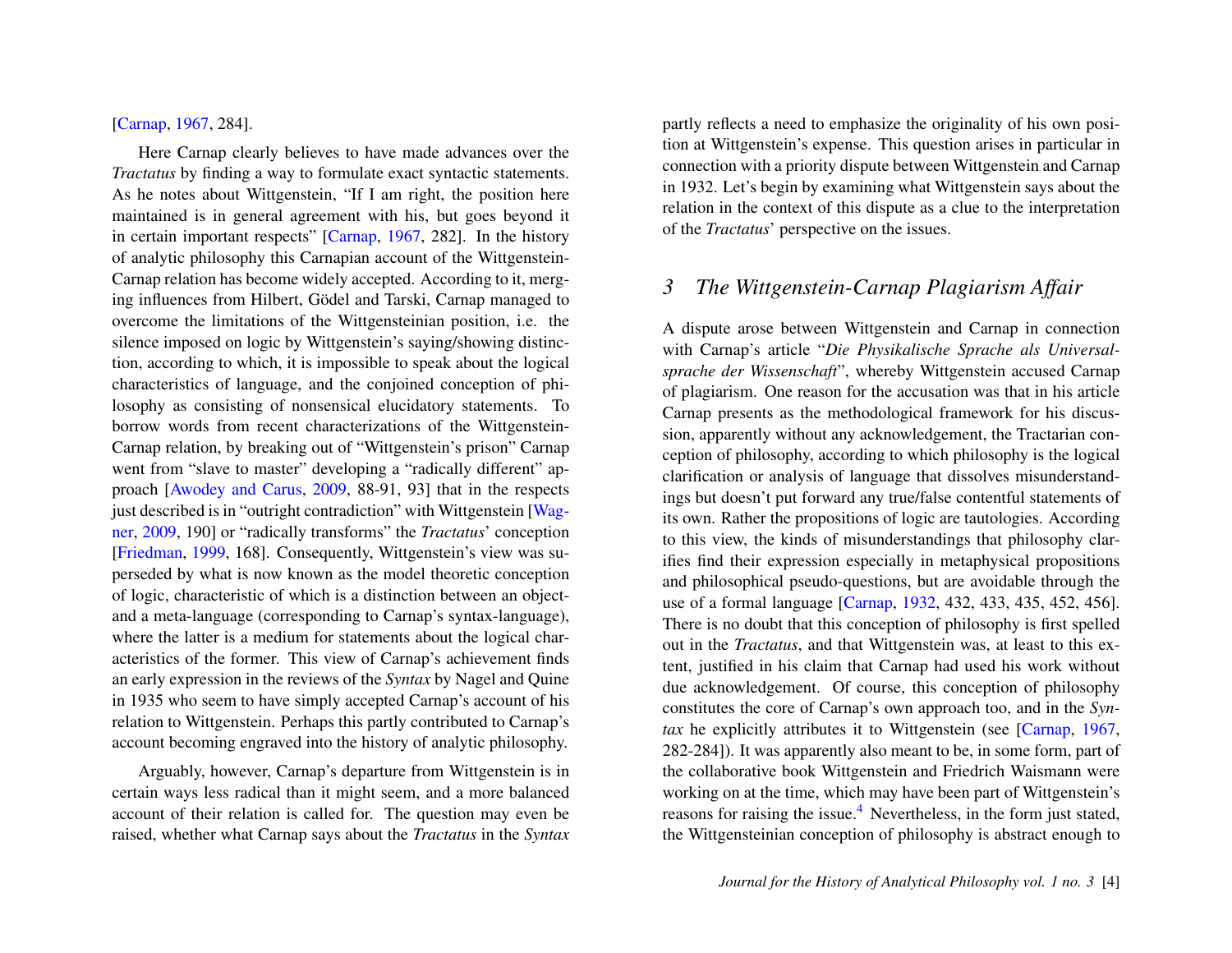be compatible with the details of both his and Carnap's different views on logic. Thus, it doesn't help to decide how significant a departure Carnap's metamathematical conception is from Wittgenstein's.

More interesting in this regard is Wittgenstein's statement to Schlick in connection with the affair that I'll use to reconstruct Wittgenstein's view of the situation: 'That Carnap, when he is for the formal and against the "material mode of speaking" ["inhaltliche Redeweise"], doesn't take a single step beyond me, you know well yourself; and I can't believe that Carnap should have so completely misunderstood the last sentences of the *Tractatus*—and so the fundamental idea of the whole book' [\(Wittgenstein](#page-25-0) [\[2004\]](#page-25-0) letter to Schlick 8.8.1932). Intriguingly, when Wittgenstein says that in promoting the formal mode as opposed the material mode as the correct way of speaking in philosophy Carnap isn't taking a single step beyond him, he seems to regard as a non-essential side issue what for Carnap is the most important point, i.e. the possibility of formulating syntactical statements and the identification of correct philosophical statements with such statements. For although Carnap had not in 1932 spelled out the method of logical syntax to the full extent he was to in the *Syntax*, the conception that philosophical statements proper are "metalogical sentences" that speak about "the forms of language" is an explicit part of his introduction of the distinction between material and formal mode in the article [\[Car](#page-24-7)[nap,](#page-24-7) [1932,](#page-24-7) 435]. Given that Wittgenstein clearly read the pages that introduce the material/formal mode distinction, he must have also been aware of Carnap's view that there are syntactical statements. So, how could he treat it as inessential, i.e. as not constituting a significant difference between their positions?

Regard, first, the issue of the *Tractatus* promoting the formal mode as the proper way to talk in philosophy. In his book Wittgenstein characterizes as "the only strictly correct" method the following: "To say nothing except what can be said, [...] and then always when someone else wished to say something metaphysical, to <span id="page-5-0"></span>demonstrate to him that he had given no meaning to certain signs in his propositions" [\[Wittgenstein,](#page-24-2) [1951,](#page-24-2) 6.53]. What such demonstrations and the strictly correct method amount to is, arguably, the following.<sup>[5](#page-21-0)</sup> The strictly correct method is a method of logical analysis in terms of a symbolic notation or a concept-script, whereby the logical, syntactical or formal properties of logically unclear expressions are clarified by translating them into a logically perspicuous notation. Thus, the formal characteristics of logically unclear expressions can be clarified through their transformation into a logically more perspicuous form. This constitutes a formal mode of speaking in the sense of Carnap's 1932 paper in that here the object of discourse is the expressions uttered by the interlocutor, not their meanings or what they talk about, and the objective of the discourse is the clarification of the forms or syntactical properties of the expressions [\[Carnap,](#page-24-7) [1932,](#page-24-7) 435, 436].

With regard to this interpretation of 6.53, two points are important. Firstly, the use of such a notation is just how the *Tractatus* proposes we should seek to get rid of philosophy's "fundamental confusions" [\[Wittgenstein,](#page-24-2) [1951,](#page-24-2) 3.324]: "In order to escape such errors, we must employ a sign-language that excludes them [...] that is to say, a symbolism that is governed by logical grammar—by logical syntax" [\[Wittgenstein,](#page-24-2) [1951,](#page-24-2) 3.325]. Secondly, by sticking to rewriting or translating the interlocutor's statements into such a symbolism a philosopher would be saying nothing except what, according to the *Tractatus*, can be said. In particular, she wouldn't be making any contentful philosophical statements of her own, exactly as Wittgenstein characterizes the strictly correct method in 6.53. (Translating is logically distinct from asserting.) Indeed, this method of translating/rewriting, as I'll explain shortly, is just how Wittgenstein says we can talk about formal properties and concepts, when explaining why such properties and concepts can't be the object of true/false representational statements. (See [\[Wittgenstein,](#page-24-2) [1951,](#page-24-2) 4.122, 4.126] and section 5 below.) In Carnapian terms, the employment of this strictly correct method consists of nothing but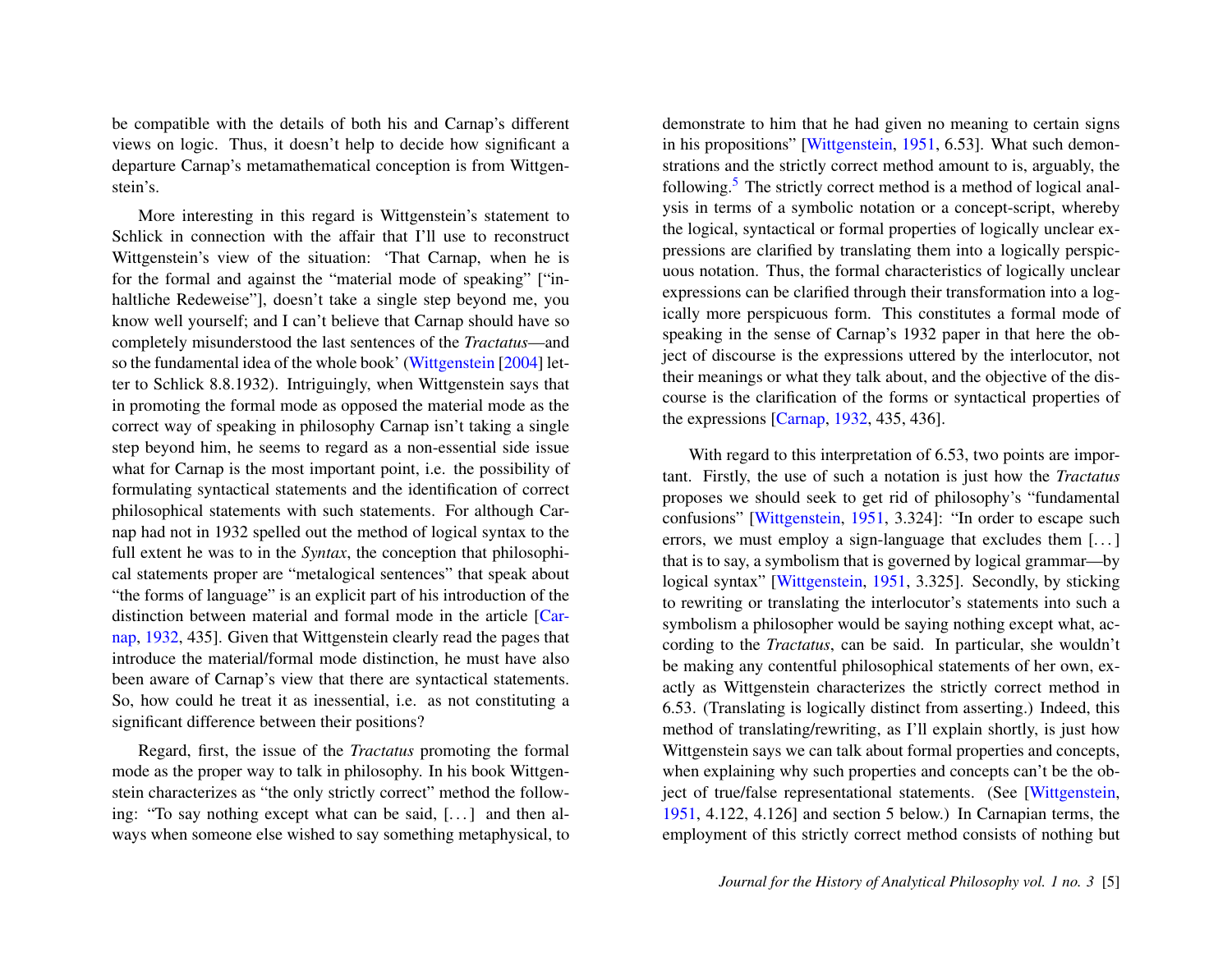speaking in the formal mode and of statements of translation.

Evidently, it is therefore central to the *Tractatus*' outlook to promote the formal mode of speech as the correct way of speaking in philosophy. Nevertheless, this still doesn't justify Wittgenstein's claim that Carnap doesn't take a single step beyond his position. After all, the novelty of Carnap's view is the possibility of statements about syntax, and of introducing syntactical concepts and principles in this way. However, in this regard it is important to observe the following. Clearly, the employment of Wittgenstein's method of clarification in terms of a symbolic notation presupposes that a relevant kind of notation has been introduced, and that we have in our command relevant principles and concepts of logical syntax in whose terms logical analysis is to be carried out. Thus, unless his claims about philosophizing in the formal mode are a mere daydream, he must hold that the *Tractatus* has introduced relevant concepts and principles to be employed in analysis, and that it has a way to do this. As I'll explain in section 5, this introductory work is done in the *Tractatus* by means of elucidatory statements that Wittgenstein says are ultimately to be understood as nonsensical (cf. [\[Wittgen](#page-24-2)[stein,](#page-24-2) [1951,](#page-24-2) 6.54]). But insofar as this is a possible way to introduce syntactical concepts and principles, then Carnap's method of logical syntax constitutes simply an alternative way to achieve the same purpose. Carnap's way to set up a symbolic notation is to state definitions in the syntax-language; Wittgenstein uses for this purpose the Tractarian elucidations.

As I argue more specifically in section 5, the *Tractatus* can be understood as employing for the introductory purpose the socalled material mode, i.e. what Carnap calls "quasi-syntactical" or "pseudo-object" sentences. And, importantly, as Carnap explains in both the 1932 paper (p. 456) and the *Syntax*, to employ the material mode for such a purpose is perfectly acceptable, as long as caution is exercised to avoid confusions. Nevertheless, here Carnap's understanding of the relation of his project to Wittgenstein's doesn't seem entirely secure. While suggesting in the *Syntax* that the *Trac-* *tatus* could be beneficially read as just described, Carnap nevertheless contends that this isn't the intended interpretation. His failure to appreciate that this *is* the intended reading may then plausibly be taken to be what Wittgenstein refers to in the letter to Schlick, when expressing his disbelief that Carnap had not comprehended the fundamental idea of the book. But still, if we assume the interpretation I'm proposing, with his suggestion to interpret the *Tractatus*' sentences as quasi-syntactical, Carnap seems to have come very close to understanding the book as the logical treatise its title claims it to be, rather than a bizarre metaphysical opus that paradoxically denies the possibility of its own theses, as traditional interpretations of the *Tractatus* have read it.[6](#page-21-1) Not realizing or acknowledging that this could be the intended reading, Carnap misconstrued the relation between his position and Wittgenstein's.

<span id="page-6-0"></span>Given this sketch of Wittgenstein's perspective, let's now turn to the details. In the three following sections I explain how and why Carnap's criticisms of the *Tractatus* miss their target, and argue for the acceptability of Wittgenstein's way of introducing syntactical concepts and principles by Carnap's own criteria. Sections 7 and 8 then examine the Wittgenstein-Carnap relation from the point of view of the saying/showing distinction, discussing also certain differences between their positions.

#### *4 The Possibility of Speaking about Syntax*

The senses in which, according to the *Tractatus*, it is and isn't possible to speak about syntax require clarification. With regard to this, Carnap maintains that Wittgenstein has wrongly sentenced philosophy to silence through his view that logic or syntax is inexpressible. Carnap speaks in this connection about Wittgenstein's two negative theses (although their relation remains somewhat unclear). The first thesis pertains to Wittgenstein's distinction between saying and showing: 1) According to it, "there is no expressible syntax", because logic (logical form, syntax) can't be represented in state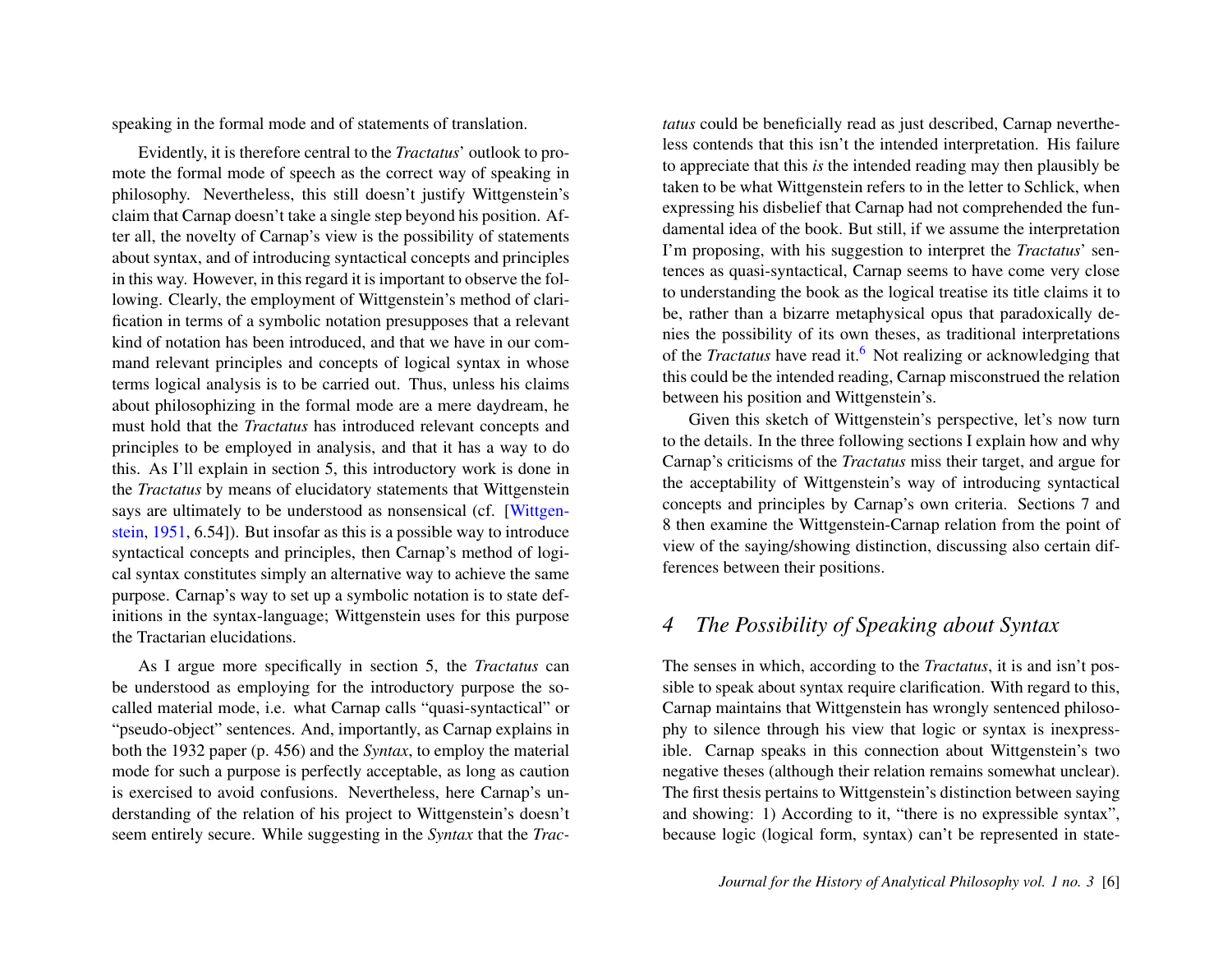ments, but only shown [\[Carnap,](#page-24-1) [1967,](#page-24-1) 282]. The second thesis concerns Wittgenstein's conception of philosophy: 2) According to it, [...] the logic of science ("philosophy") cannot be formulated', i.e. philosophy isn't a theory but an activity of clarifying statements that doesn't result in any statements of its own. "According to this, the investigations of the logic of science contain no sentences, but merely more or less vague explanations which the reader must subsequently recognize as pseudo-sentences and abandon" [\[Carnap,](#page-24-1) [1967,](#page-24-1) 283]. But this Carnap regards as "certainly very unsatisfactory" (Ibid). It results in lack of exactitude and leaves the difference between Wittgenstein's elucidations and nonsense produced by metaphysicians entirely unclear: "[. . . ] he draws no sharp line of demarcation between the formulations of the logic of science and those of metaphysics" [\[Carnap,](#page-24-1) [1967,](#page-24-1) 284]. Arguably, however, Carnap misunderstands Wittgenstein on both counts.

Firstly, it is crucial that Wittgenstein only denies that syntax is expressible in terms of contingently true/false representations or assertions, not in every possible sense of "to express" or "to speak". As he says: "We can speak in a certain sense about formal properties [. . . ] and in the same sense about formal relations [. . . or in the case of facts, about internal as opposed to contingent external properties and relations]. It is impossible, however, to assert by means of propositions that such internal properties and relations obtain: rather this makes itself manifest in the propositions that represent the relevant states of affairs  $[...]'$  [\[Wittgenstein,](#page-24-2) [1951,](#page-24-2) 4.122; my square brackets]; cf. [\[Wittgenstein,](#page-24-2) [1951,](#page-24-2) 4.124]. A further remark on the theme of 4.12 makes a parallel point about formal concepts: "In the sense in which we speak of formal properties we can now speak also of formal concepts" [\[Wittgenstein,](#page-24-2) [1951,](#page-24-2) 4.126]. Evidently, Wittgenstein therefore isn't denying the possibility of speaking about formal concepts and properties as such. More specifically, this means that in cases where formal properties don't readily manifest or show themselves, but natural language obscures or disguises them, we may need to make them manifest through the transformation of expressions, i.e. by translating the expressions into a logically perspicuous notation. Hence, a sense in which we can, according to Wittgenstein, speak about formal or syntactical properties is by doing logical analysis by means of a symbolic notation. Accordingly, the results of such analyses aren't presented in the form of propositions about logic or syntax — either true/false contingent assertions or nonsensical metaphysical sentences — but by means of the expressions of the symbolic notation. Although distinct from assertion, analysis as the transformation of expressions (translation, rewriting) constitutes a perfectly respectable mode of language use.[7](#page-21-2) This is just what Wittgenstein understands by the "strictly correct method of philosophy" characterized earlier.

<span id="page-7-0"></span>A second way to speak about syntax (also already referred to above) is the introduction of syntactical concepts and principles governing the logically perspicuous notation to be used for the purpose of logical analysis. Such concepts and principles—for example, that logical connectives don't stand for logical objects [\[Wittgen](#page-24-2)[stein,](#page-24-2) [1951,](#page-24-2) 4.0312] or the notion of a general propositional form (see below)—Wittgenstein seeks to introduce by means of sentences that his reader is expected to come to recognize as nonsensical. Thus, this way of speaking about syntax seems to correspond to what Carnap understands under the second negative thesis, i.e. the conception of philosophy as an elucidatory activity by means of statements to be ultimately abandoned. Contrary to what Carnap assumes, however, such elucidatory statements aren't simply "pseudosentences". As I'll shortly explain, they can be understood as Carnapian pseudo-object sentences or quasi-syntactical sentences (or something very close to such Carnapian sentences). But however exactly the role of the *Tractatus*' nonsensical sentences is characterized in Carnapian terms, in order to grasp the nature and purpose of Tractarian elucidatory sentences it is important that ultimately the expression for relevant syntactical concepts and principles (or logical insights) isn't the nonsensical sentences themselves, but the notation that the sentences are used to introduce. This symbolism is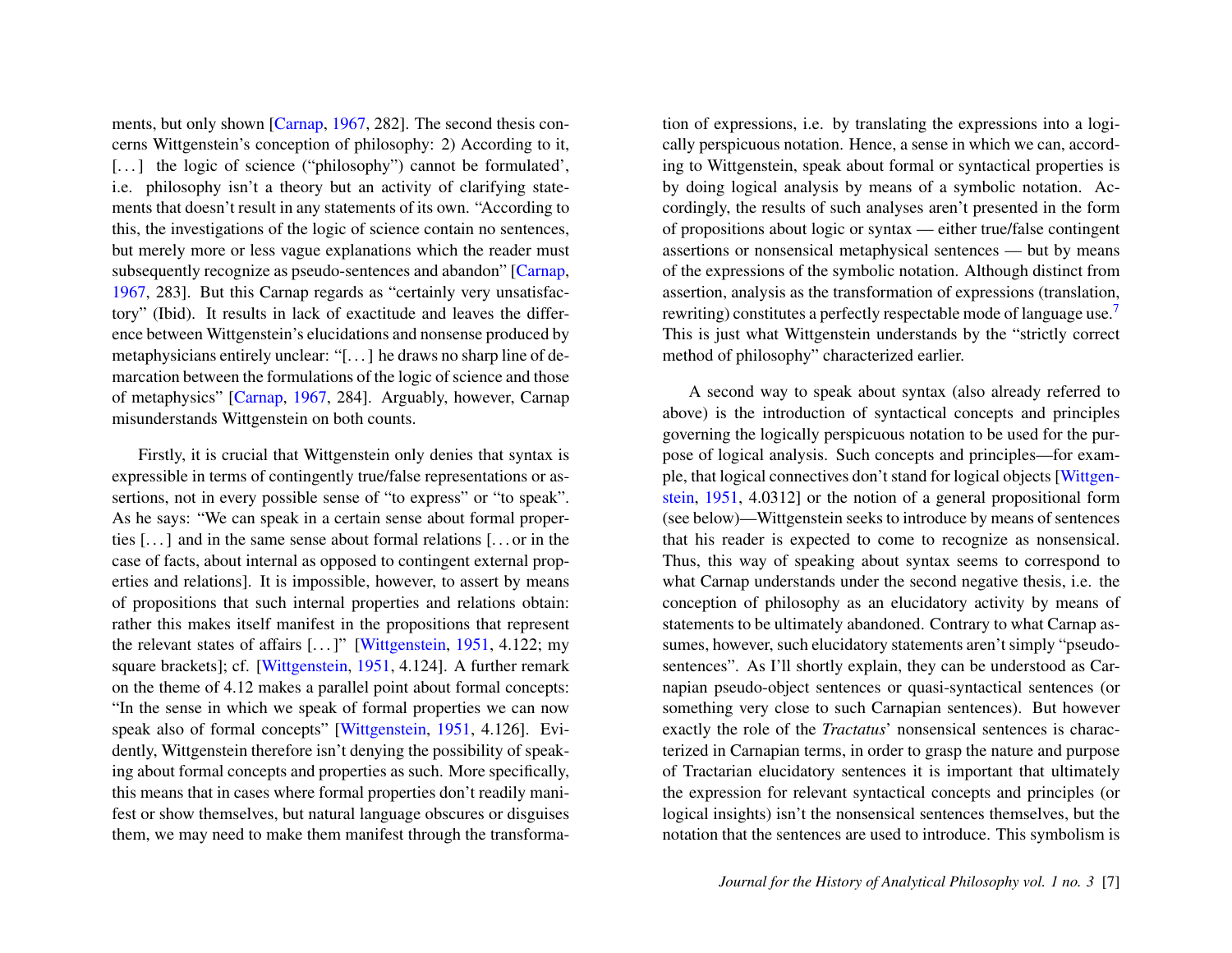the proper expression of these concepts and principles. As Wittgenstein says (in a remark from 1929) "The notation is the last expres-sion of a philosophical view" [\[Wittgenstein,](#page-25-1) [2000,](#page-25-1) Ms105, 12].<sup>[8](#page-21-3)</sup> I'll return to this point presently, but first a brief explanation of how Wittgenstein thinks assertions or theses about essences or necessary features fail as expressions of the kind of necessity and exceptionless generality or universality that logic is concerned with. (According to Wittgenstein, Russell's logic involves a confusion about this distinction between generality in logic and accidental factual generality that makes logic look too much like a natural science; see [\[Wittgenstein,](#page-24-2) [1951,](#page-24-2) 6.111, 6.1232].)

Assume (for the sake of the explanation) that it is indeed of the essence of propositions that every possible proposition is a contingently true/false representation of a state of affairs, i.e. all propositions universally and necessarily have this form (cf. [\[Wittgenstein,](#page-24-2) [1951,](#page-24-2) 4.5, 5.471]). The problem with expressing this conception in the form of a thesis is that such an expression always seems to leave open the possibility of asking whether what is asserted really is the case. A thesis, in other words, fails or misleads as an expression of necessity and universality, because it makes it look like the statement concerned a very general fact (such as all propositions having a particular form) which, even if it did hold for all cases, did so ultimately accidentally, given it makes sense to wonder whether it does always hold. By contrast, imagine now a notation or a language in which the only possible way to express a proposition is in a form that makes obvious that expressions of this type are true/false representations. In this notation it would be impossible to think of propositions as anything else than true/false representations, or to raise the question whether they all really are that, because there would be no other way to express a proposition except in that form. Thus, this notation—assuming that it would be the logically correct notation—would make clear that all propositions are, universally and necessarily, true/false representations.<sup>[9](#page-21-4)</sup>

<span id="page-8-1"></span>This is, roughly, how Wittgenstein envisages the proper expres-

<span id="page-8-0"></span>sion of logical necessity and generality. In the logically perspicuous notation the generality of logical categories or types is expressed by means of variables so that, for example, all propositions are presented as substitution instances of a propositional variable (see section 5 for discussion). In this way the notation exhibits in its very design that such and such is a necessary and universal feature of a particular type of expression. Natural language, of course, falls short of the logical perspicuity of the envisaged notation, and theses fail as expressions of logical generality and necessity, as just explained. Nevertheless, it is still possible to convey the idea of such a notation and its concepts and principles by means of assertions or theses. Such statements are, so to speak, a first approximation towards the proper mode of expression which is the notation itself. This is (albeit only illustratively) the function of Wittgenstein's elucidatory sentences.

<span id="page-8-2"></span>Wittgenstein's nonsensical sentences therefore are used only "transitionally" to introduce the concepts and principles constitu-tive of a logically perspicuous notation.<sup>[10](#page-21-5)</sup> Here it is crucial that, once the reader throws away these explanations, she isn't simply left with nothing, as would be the case with metaphysical nonsense where the apparent insights have no other expression than the theses themselves. By contrast to metaphysical nonsense, Wittgenstein can afford his nonsense precisely because there is another proper expression for his logical views, i.e. the notation that embodies these views. What the reader who has understood Wittgenstein then is left with, once they discard the explanations, is the comprehension of the principles and concepts of the notation thus introduced, i.e. how the *Tractatus*' logical insights find their expression in this notation, and how language is to be analyzed in its terms.<sup>[11](#page-21-6)</sup> For Wittgenstein it is therefore not the (apparent, nonsensical) theses themselves, but the notation whose principles they explain, that carries the philosophical weight, for example, of being tested for correctness. (For Wittgenstein's conception of correctness in logic, see section 8.)

<span id="page-8-3"></span>Hence, we can conclude that it isn't Wittgenstein's view that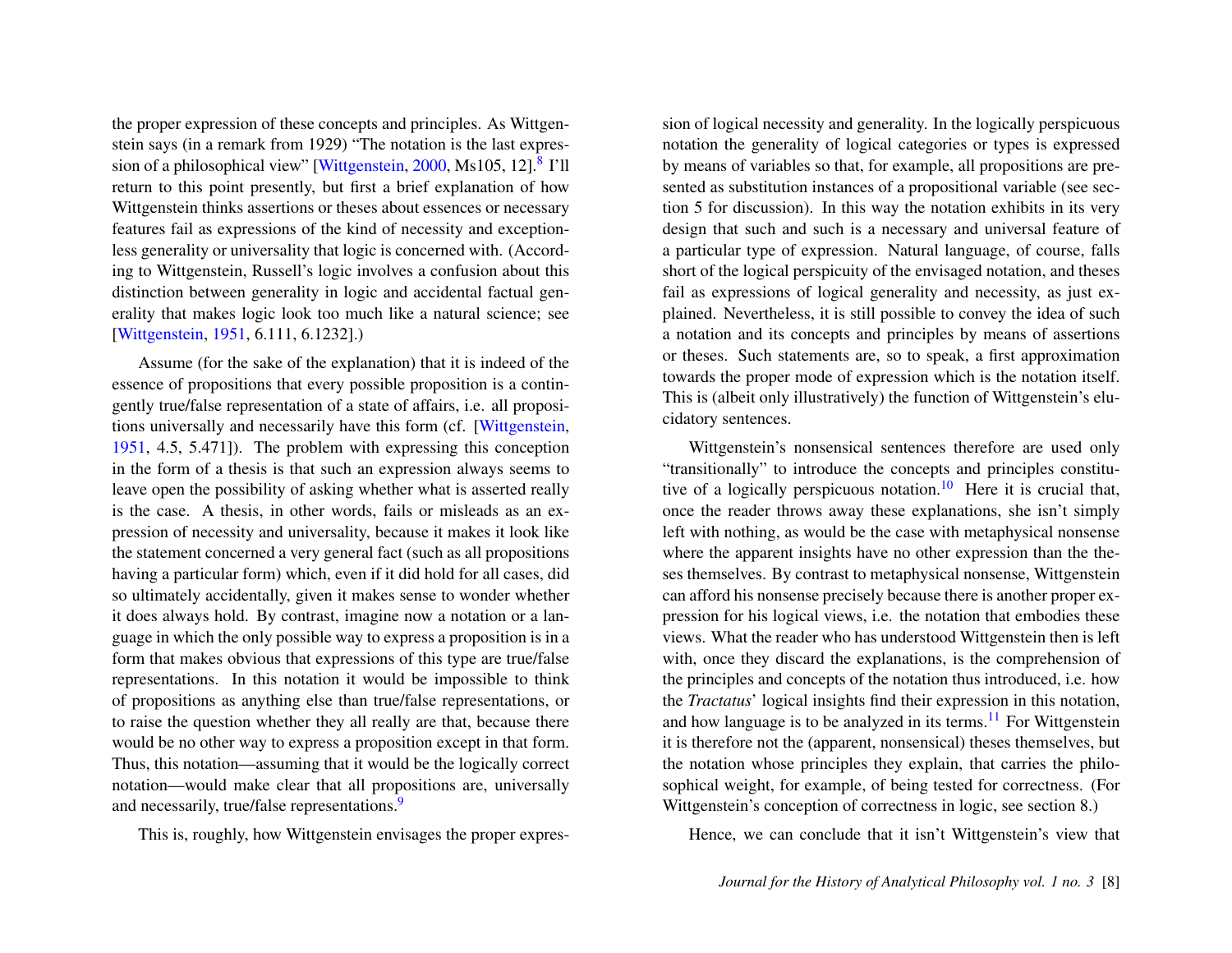"syntax cannot be expressed at all" or that it can only be presented by means of pseudo-sentences indistinguishable from metaphysical nonsense. *Pace* Carnap, Wittgenstein's position does allow for the exact formulation of syntax by means of the expressions of a logical notation which can be employed to make syntax manifest, even though he rejects the idea that syntax, logic or logical forms can be represented by means of contingently true/false propositions. Moreover, contrary to what Carnap maintains, Wittgenstein's nonsense can be clearly demarcated from metaphysical nonsense by reference to the function it serves, i.e. the introduction of syntactical concepts and principles. For, however the purpose of traditional metaphysical statements has been understood, it hasn't been as the introduction of concepts and principles of a logical notation regarded as the proper expression of relevant logical insights, which then enables us to philosophize in the formal mode. This seems a genuinely novel idea due to Wittgenstein. Moreover, while nonsense as such is neither exact nor inexact, Wittgenstein uses it for a specific introductory purpose that provides us with something that can be measured for exactness: the exactitude of his logical views can be determined by reference to the notation that is their proper expression. An example of a shortcoming in exactness would be that the notation blurs important logical distinctions, giving rise to confusions or paradoxes, and so on, as a result.

#### *5 Wittgenstein and the Quasi-Syntactical Mode*

With respect to the question of how exactly Wittgenstein's method for the introduction of syntactical concepts and principles relates to Carnap's method of logical syntax, what Wittgenstein is doing in the *Tractatus* might be described in Carnapian terms in the following way. (I'll discuss certain complications in section 6.) Mostly the book is concerned to introduce and spell out syntactic concepts and principles by speaking in a metaphysically sounding manner reminiscent of Carnapian quasi-syntactical sentences in the material mode of speech: Wittgenstein proceeds as if making true/false metaphysical assertions about language or what language speaks about, while he is really concerned to introduce syntactic principles and concepts constitutive of his notation. I'll give two examples to explain this.

i) When in the beginning of the *Tractatus* Wittgenstein states that the world is a totality of facts, not things [\[Wittgenstein,](#page-24-2) [1951,](#page-24-2) 1.1], he is saying that, from the point of view of his logically perspicuous notation this is just what the world is: when regarded as the object of true/false representation it is a totality of obtaining states of affairs, where objects figure only as the constituents of states of affairs, not independently. Accordingly, as he fills in the details of his account of representation and language, the logical role of names is similarly subordinate to the task of representation as things are subordinate to states of affairs. Like objects are constituents of states of affairs, so names, whose logical function is to stand for objects, are constituents of true/false propositions that, through the arrangement of names in them, represent possible states of affairs. Thus Wittgenstein's apparently metaphysical account of the nature of reality is really a component of an account of language and thought as true/false representation of reality, proper expression of which is his notation. The core of this account is an idea of representation and reality possessing an identical logical structure, first described in the book by reference to reality.<sup>[12](#page-21-7)</sup> The point is that what looks like a metaphysical account of the nature of reality and representation is really a way to explain the principles of a notation or a logical system. Stated in a summary fashion, this is a calculus that treats complex propositions as analysable truth-functionally into elementary propositions that are contingently true/false representations of reality, and on their part further analysable at a sub-sentential level into concatenations of names that stand for objects. That, Wittgenstein believes, gives us the proper framework for the analysis of language.

<span id="page-9-0"></span>ii) When introducing the core syntactical concept of his nota-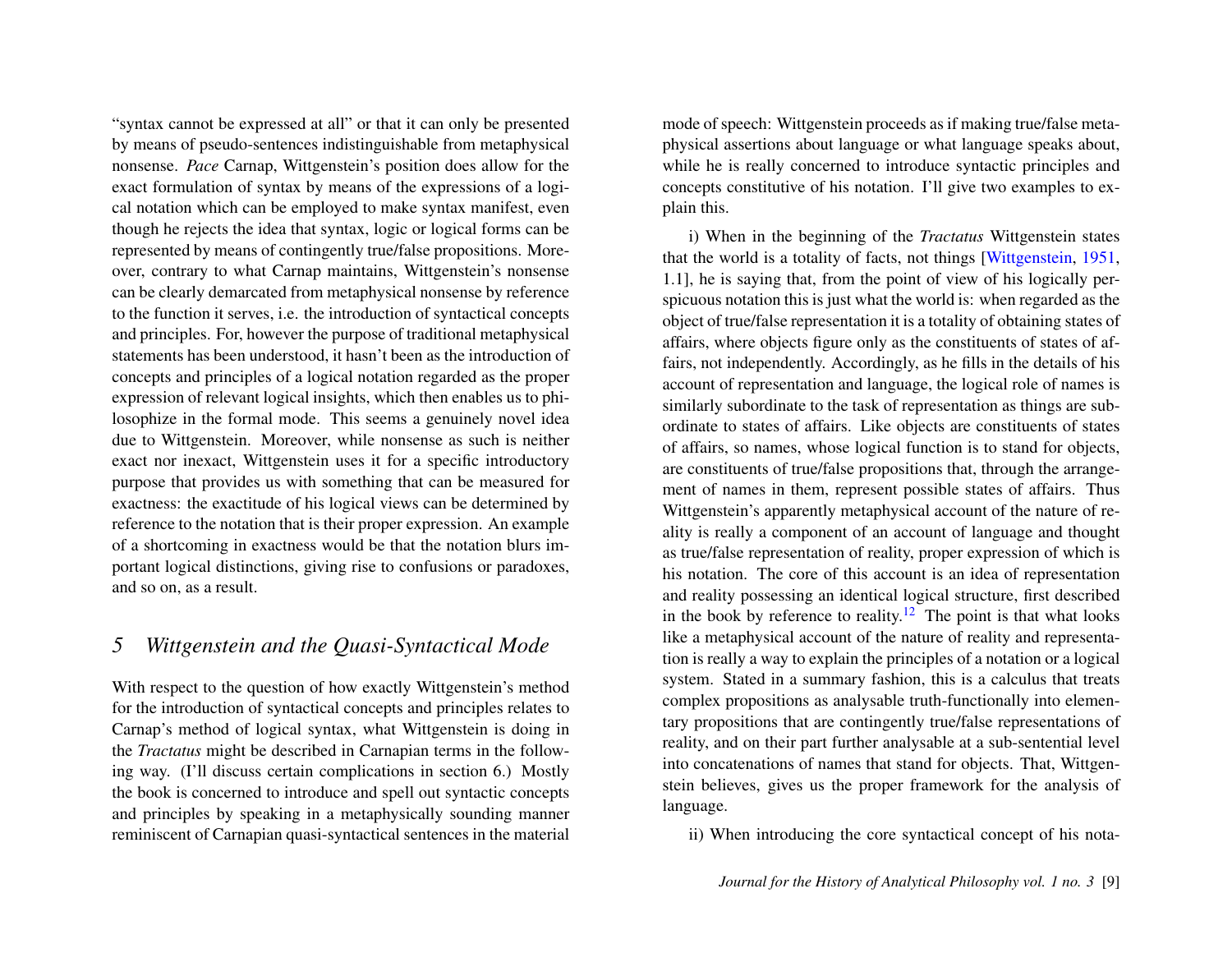tion, the general propositional form, i.e. the notion of elementary propositions as contingently true/false representations that can enter into truth-functional relations, Wittgenstein again speaks as if he were stating a metaphysical thesis about the essence of language. As he also explains, however, the general propositional form is a logical constant, a constant form or a formal characteristic shared by all propositions that in the logically perspicuous notation is represented by a variable [\[Wittgenstein,](#page-24-2) [1951,](#page-24-2) 3.31-3.313, 4.5, 4.53, 5.47-5.472, 6]. But this means that this formal characteristic can't be the object of theses. That mode of expression fails to distinguish the generality of the notion of general propositional form from the merely accidental generality of general facts, as explained in section 4. Rather, the correct expression for the view that propositions possess the general propositional form is the rendering of all propositions in the relevant way in Wittgenstein's notation, i.e. as possessing the relevant form so that every possible proposition can be understood as a substitution instance of the propositional variable.

Again, therefore, what Wittgenstein says is to be understood as a particular way of introducing logical or syntactical notions or principles. Such talk, if we take it literally, fails to respect the distinction between a) true/false representation of reality, including language and b) proper expression of the logic of language. The logic of language can't be represented either in terms of true/false contingent assertions or metaphysical theses about necessities, but is to be made manifest by means of a perspicuous notation. Nevertheless, as explained, the *Tractatus*' statements can be understood as intended to introduce the concepts and principles of such a notation or calculus, which is the proper expression of relevant logical insights. In this case the apparent confusion is harmless, and Wittgenstein can afford his nonsense.

Now, importantly, Carnap too acknowledges the possibility of this way of explaining syntactical notions in the *Syntax* (or something close to it) when admitting that the material mode of speech can be used to speak about syntax. He characterizes the material mode as follows: "The material mode is a transposed mode of speech. In using it, in order to say something about a word (or a sentence) we say instead something parallel about the object designated by the word (or by the fact described by the sentence respectively)." [\[Carnap,](#page-24-1) [1967,](#page-24-1) 309]; for more exact definitions, see 287.) Correspondingly, characteristic of Carnapian pseudo-object sentences, which are quasi-syntactical sentences in the material mode [\[Carnap,](#page-24-1) [1967,](#page-24-1) 287], is that they "[ $\dots$ ] are formulated as though they refer (either partially or exclusively) to objects, while in reality they refer to syntactical forms, and, specifically, to the forms of the designations of those objects with which they appear to deal", thus belonging to an intermediate field between genuine object- and syntax-sentences ([\[Carnap,](#page-24-1) [1967,](#page-24-1) 285]; for a formal definition, see [Carnap, [1967,](#page-24-1) 233-234]). About the acceptability of this way of speaking Carnap writes: "We do not mean [. . . ] that the material mode of speech should be entirely eliminated. Since it is in general use and often easier to understand, it may well be retained in its place. But it is a good thing to be conscious of its use, so as to avoid the obscurities and pseudo-problems which otherwise easily result from it" [\[Carnap,](#page-24-1) [1967,](#page-24-1) 288]; cf. [\[Carnap,](#page-24-1) [1967,](#page-24-1) 309]. According to another characterization, sentences in the material mode aren't incorrect but incomplete. However, "[. . . ] in every domain incomplete, abbreviated modes of speech are employed with profit" [\[Carnap,](#page-24-1) [1967,](#page-24-1) 301]. Hence, not only is the use of the material mode "noncontradictory", "when systematically carried into effect" [\[Carnap,](#page-24-1) [1967,](#page-24-1) 308], it "[. . . ] *is frequently expedient*" [\[Carnap,](#page-24-1) [1967,](#page-24-1) 312] (original italics). But given all this, Wittgenstein's way to introduce syntactical concepts and principles should have been unobjectionable to Carnap, as can now be explained.

When presenting his logical ideas as if he were making metaphysical statements about, for instance, propositions, or the reality they represent and how they do it, Wittgenstein is speaking in just the manner Carnap describes when characterizing the quasisyntactical mode. Wittgenstein is ascribing a property to an object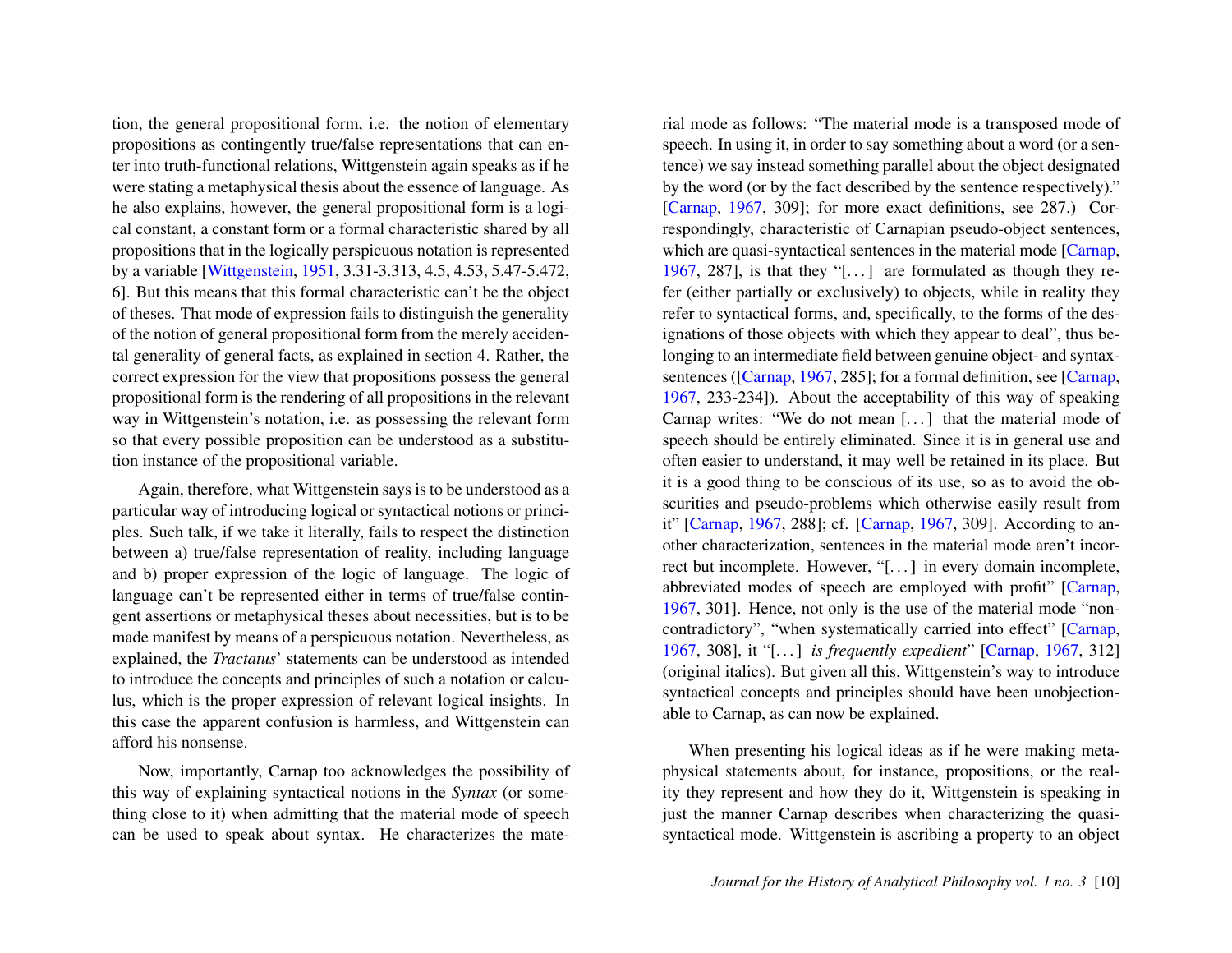of description, for example, he says that all propositions possess a certain characteristic such as the general propositional form, and that this is their essence, something common to them all [\[Wittgen](#page-24-2)[stein,](#page-24-2) [1951,](#page-24-2) 5.47, 5.471]. Really, however, this is meant as a way of introducing a syntactical designation or formal concept that belongs to his notation or calculus. For the concept of a proposition as defined through the notion of general propositional form, and as presented in Wittgenstein's notation by a variable, is indeed a syntactical or formal concept. What Wittgenstein's remarks that employ the concept of a proposition and other connected concepts are then meant to do, is to indicate the role of this syntactical concept in his calculus. And generally, the same applies to other Tractarian concepts too, such as, state of affairs, complex, object, name, function, negation, number, and so on. They all can be understood as quasisyntactical concepts in the sense that, while used in the *Tractatus* in a fact-stating manner, as if Wittgenstein were stating metaphysical theses about language and reality, they are really intended to explain the role of corresponding syntactical concepts and principles in his notation.[13](#page-21-8)

<span id="page-11-0"></span>With respect to this issue, Carnap's discussion of the pseudoobject concept *universal word*, which he inherits rather directly from Wittgenstein, is quite instructive. By a universal word Carnap means a word "that expresses a property (or a relation) which belongs analytically to all objects of a genus" [\[Carnap,](#page-24-1) [1967,](#page-24-1) 293]. An example is "thing", which can be predicated of anything belonging to the genus things, and sensibly of nothing else. A universal word then is a pseudo-object concept expressed in the symbolic notation by a syntactical concept, a variable, and the pseudo-object concept functions, basically, as an index for a variable that indicates the genus of its values (or a logical category) [\[Carnap,](#page-24-1) [1967,](#page-24-1) 294- 295]. So far Carnap is only rehearsing a point made by Wittgenstein, when the latter introduces the idea of variables as the proper expression of formal concepts (i.e. constant forms), his example being similarly the "pseudo-concept thing", whose proper expression is the variable name "x", given that things are just what names name [\[Wittgenstein,](#page-24-2) [1951,](#page-24-2) 4.1271, 4.1272]. Carnap writes with reference to 4.1272, using the opportunity to explain the difference of his position from Wittgenstein's: "Here the correct view is taken that the universal words designate formal (in our terminology: syntactical) concepts (or, more exactly: aren't syntactical but quasi-syntactical predicates) and that in translation into a symbolic language they are translated into variables (or again more exactly: they determine the kind of variables  $[\dots]$ . On the other hand, I do not share Wittgenstein's opinion that this method of employing the universal words is the only admissible one" [\[Carnap,](#page-24-1) [1967,](#page-24-1) 295]. Rather, Carnap says, there are also cases in which universal words can be employed as proper concept words.

<span id="page-11-1"></span>But here is something remarkable: As the most important case of the kind that constitutes an exception to Wittgenstein's view Carnap now mentions the use of such words in pseudo-object sentences. He characterizes this role "in the simplest form" by saying: "[ $\dots$ ] a universal word is here a quasi-syntactical predicate; the correlated syntactical predicate is that which designates the appertaining expressional genus" [\[Carnap,](#page-24-1) [1967,](#page-24-1) 297]. An example is "1 is a number" whereby the "correlated syntactical predicate" is "number word" [\[Carnap,](#page-24-1) [1967,](#page-24-1) 297]. This is remarkable because in the *Tractatus* Wittgenstein repeatedly employs universal words in just this or a very similar way. For example, this is the way he employs terms such as "general propositional form" and "proposition". In the *Tractatus* "general propositional form" can be understood as a quasi-syntactical predicate used to ascribe a quasi-syntactical prop-erty to the quasi-syntactical subject-term "proposition".<sup>[14](#page-21-9)</sup> Here the corresponding syntactical concept proper is the propositional variable in Wittgenstein's system. Another example, to be understood in the same way, is "An elementary proposition consists of names" [\[Wittgenstein,](#page-24-2) [1951,](#page-24-2) 4.22], which aims to explain the relation between the propositional variable and the syntactical concept of a variable name. But if Wittgenstein is making this kind of use of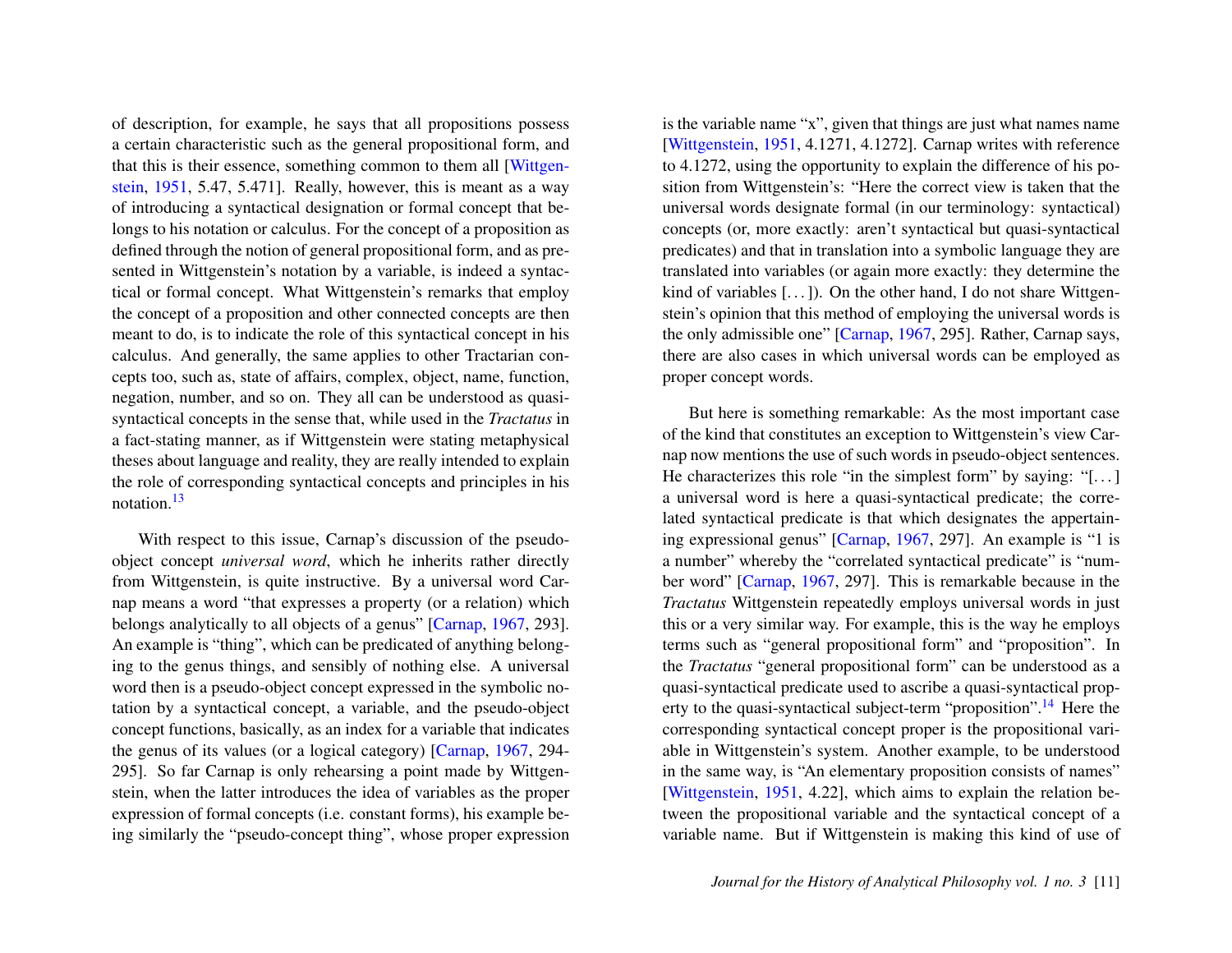relevant terms, it is quite misleading to say that he doesn't regard it as admissible to employ statements with universal words in a quasi-syntactical way. Given that he is himself doing just that in the *Tractatus*, then clearly he must regard it as admissible in some sense. This sense has already been explained: they are admissible as a means to introduce syntactical notions and principles.

<span id="page-12-0"></span>Now my argument can be stated quite straightforwardly. This point about universal words generalizes to all other syntactical expressions introduced by using the material mode in the *Tractatus*: Wittgenstein's purpose there can quite generally be characterized as the introduction, by means of quasi-syntactical statements, of syntactical concepts and principles that together constitute his logical system or calculus.<sup>[15](#page-22-0)</sup> But if this is Wittgenstein's purpose, then we can say that, as far as the explanation or introduction of syntactical concepts of principles is at issue, Carnap's method of logical syntax that employs syntactical sentences to define syntactical concepts and principles is merely an alternative way of doing what Wittgenstein does by means of his quasi-syntactical method. Therefore Wittgenstein's method should be perfectly acceptable to Carnap.

## *6 Quasi-Syntax and Translatability*

However, a possible objection to the conclusion just stated requires discussion. This has to do with Carnap's more precise definition of quasi-syntactical sentences and the notion of translation. For according to Carnap's definition, it is characteristic of quasisyntactical sentences that they are—indeed, apparently always must be—translatable into syntactical sentences [\[Carnap,](#page-24-1) [1967,](#page-24-1) 233- 234]. The requirement of translatability is important for him from a methodological point of view, because "[t]ranslatability into the formal mode of speech—that is, into syntactical sentences—is the criterion which separates the proper sentences of the logic of science from the other philosophical sentences—we may well call them metaphysical" [\[Carnap,](#page-24-1) [1967,](#page-24-1) 284]. For Carnap translata-

bility into the syntactical mode, therefore, is the feature that distinguishes philosophical statements proper from those to be abandoned as pseudo-sentences. But given that Wittgenstein characterizes his elucidations as nonsensical [\[Wittgenstein,](#page-24-2) [1951,](#page-24-2) 6.54], which means that they can't be translated, his remarks seem to be automatically disqualified from being quasi-syntactical. Indeed, in connection with his discussion of the concept of a universal word, Carnap cites just this untranslatability as what distinguishes his view from Wittgenstein's. According to him, when a universal word is employed in a quasi-syntactical sentence, "[. . . ] it is a question of sentences of the material mode of speech which are to be translated into syntactical sentences. Sentences of this kind with a universal word are held by Wittgenstein to be nonsense, because he does not consider the correct formulation of syntactical sentences to be possible" [\[Carnap,](#page-24-1) [1967,](#page-24-1) 295-296]. Does this mean that Wittgenstein can't, after all, be characterized as making quasi-syntactical statements? No; there is more than one sense in which Wittgenstein can be understood as doing so.

<span id="page-12-1"></span>On the one hand, as noted earlier, Carnap himself proposes in the *Syntax* a number of translations of statements from the *Tractatus* into the syntactical mode [\[Carnap,](#page-24-1) [1967,](#page-24-1) 303-304, 307]. An example is: "The world is a totality of facts, not things", which Carnap regards as translatable, despite it containing two universal words "fact" and "thing" [\[Carnap,](#page-24-1)  $1967$ ,  $303$ ].<sup>[16](#page-22-1)</sup> In this connection he comments: "Similarly many other sentences of his which at first appear obscure become clear when translated into the formal mode of speech" [\[Carnap,](#page-24-1) [1967,](#page-24-1) 303]. Evidently, Carnap therefore believes that at least some of Wittgenstein's statements could be understood as quasi-syntactical and translatable into syntactical statements. But if, according to Carnap, such a way to understand Wittgenstein is possible, then it becomes quite unclear what his philosophical/logical grounds are for saying that Wittgenstein's position is "certainly very unsatisfactory". For, if translations of Wittgenstein's statements into the syntactical mode are possible,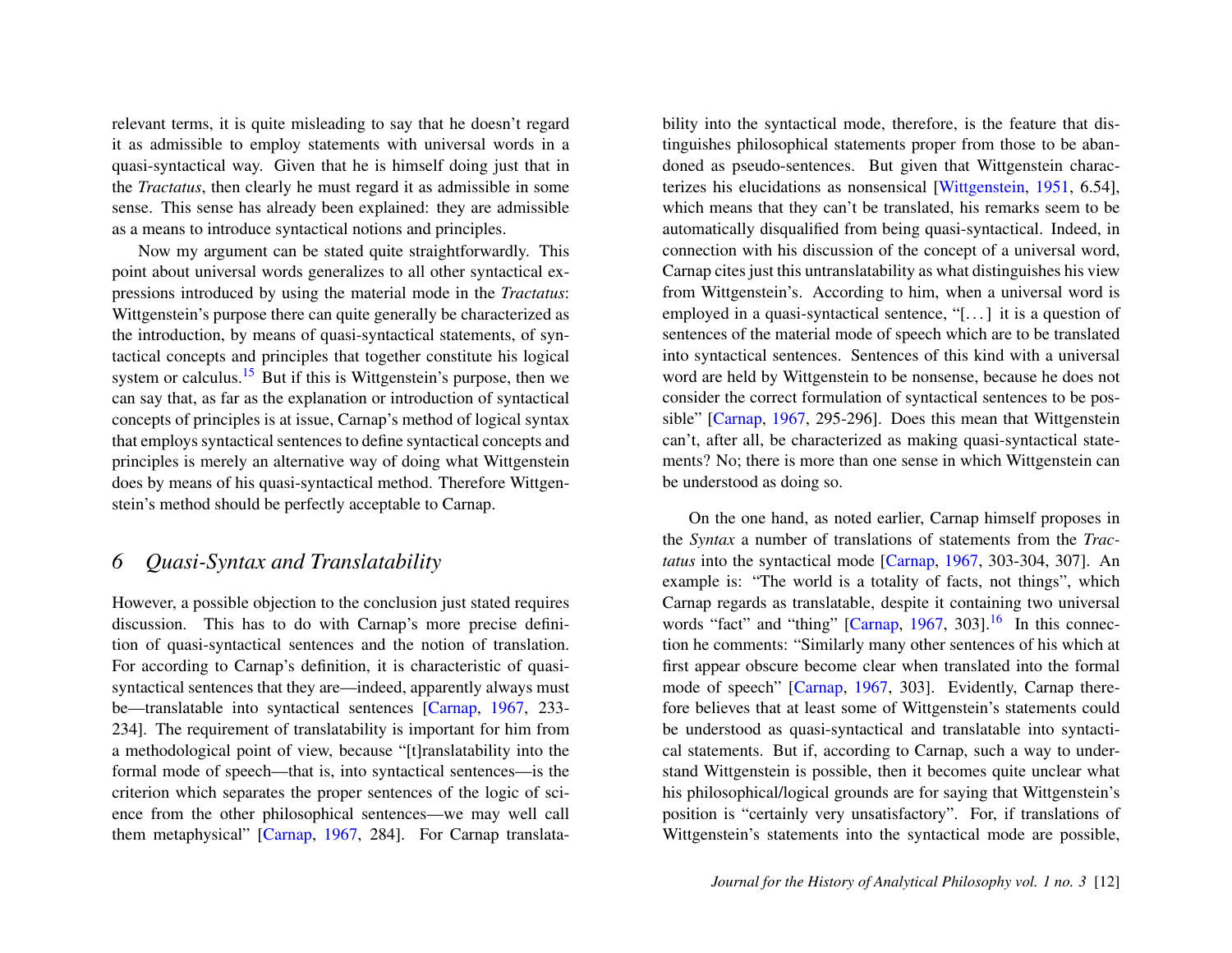then apparently Carnap can in such cases at most criticize Wittgenstein for poor self-understanding: Wittgenstein doesn't realize that his elucidations really are quasi-syntactical statements, and incorrectly thinks of them as nonsense. Otherwise, Wittgenstein's employment of quasi-syntactical statements should be fine with Carnap. $17$ 

<span id="page-13-0"></span>In this case Carnap has importantly clarified the status of the *Tractatus*' statements, and developed an alternative, complementary method for introducing syntactical concepts and principles for the purpose of philosophizing in the formal mode. But he is wrong to suggest that Wittgenstein's approach is problematic in principle from a philosophical/logical point of view with respect to this task. Rather, which method we should use in a particular case should be recognized, from Carnap's point of view, as a question of expediency, whereby Wittgenstein's approach has the benefit that the quasi-syntactical mode is, as Carnap readily admits, "frequently expedient" ([\[Carnap,](#page-24-1) [1967,](#page-24-1) 312]; see quotes above).

On the other hand, if we accept Wittgenstein's view that the sentences of the *Tractatus* are nonsense and therefore untranslatable, he can still be characterized as making quasi-syntactical statements in a sense close to Carnap's. In this case his statements can be characterized as quasi-syntactical because of their use for the introduction of syntactical concepts and principles. More specifically, some words or notions that occur in Wittgenstein's sentences (such as "proposition" or "general propositional form") can be said to correspond to syntactical concepts in the sense that they are stand-in notions whose purpose is, as explained, to indicate the role of relevant syntactical concepts in Wittgenstein's notation, even though the statements of the *Tractatus* that contain those words aren't translatable into syntactical sentences. For example, when Wittgenstein says that every proposition possesses the general propositional form, this means that in his calculus all propositions are substitution instances of the propositional variable. (This explanation isn't translatable into Wittgenstein's notation because the generality of the notion of general propositional form is here misconstrued; see section 4.) Thus, although correspondences between the words in the *Tractatus*' sentences and expressions in Wittgenstein's notation wouldn't be mediated by syntactical sentences, we can still speak of there being such correspondences. (I say more about this shortly.)

Here it is also noteworthy that there are serious problems pertaining to the notion of translation in the *Syntax*. As Carus explains, Carnap runs into trouble when trying to define the concept of a translation by reference to the notion of the sameness of content, defined by reference to the consequences of sentences (formally, equipollence). This means that determining the correctness of a translation requires determining all the consequences of a sentence, but if the language from which we translate is a natural language this seems impossible, due to its complexity and vagueness [\[Carus,](#page-24-8) [2007,](#page-24-8) 257- 259]. Accordingly, as Wagner points out, by Carnap's formal criteria it can't even be decided whether a sentence is quasi-syntactical, unless the language in question has been given an explicit syntax, which isn't the case with natural language [\[Wagner,](#page-24-5) [2009,](#page-24-5) 197]. Thus, Carnap's requirement of translation as a way to demarcate metaphysical statements from those of a scientific philosophy turns out to be unusable in the case of natural language. But in that case it is also questionable to require Wittgenstein to meet it. Indeed, it might even be counted to his benefit that he is clear about the untranslatability of his sentences that largely employ words from natural language.

Occasionally Carnap too expresses himself in a way that indicates awareness that in some cases the relation between quasisyntactical and syntactical terms can't be straightforwardly understood as a translation relation. Thus, he says of universal words that "[. . . ] in translation into a symbolic language they are translated into variables (*or again more exactly: they determine the kind of variables by which [words of relevant type] are translated*; [. . . ])" [\[Carnap,](#page-24-1) [1967,](#page-24-1) 295] (my italics and square brackets). Remarkably, what Carnap describes here as the more exact way of expressing his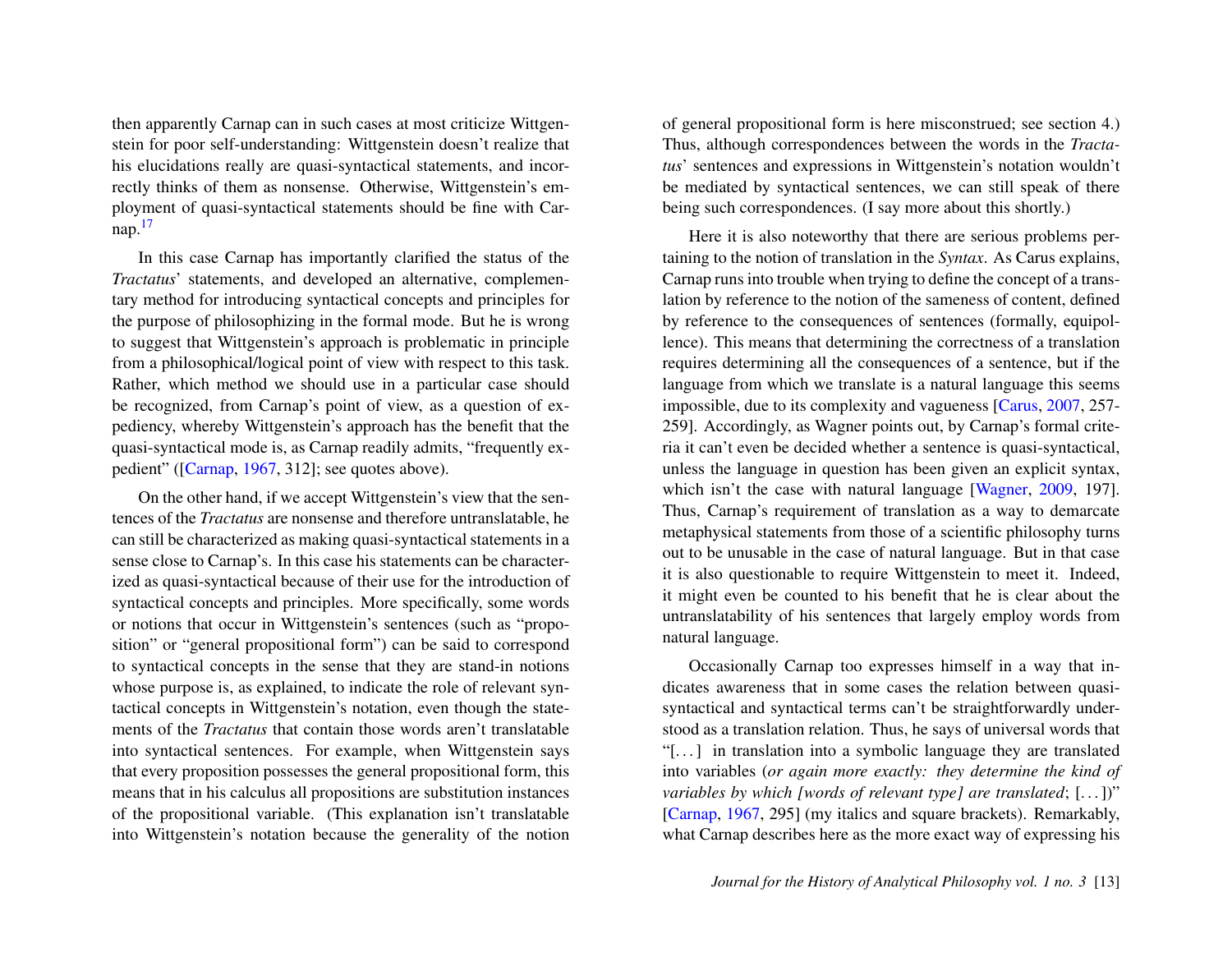point seems to capture quite precisely the role of terms like "name" and "proposition" in the Tractatus. Whilst there is no translation in Wittgenstein's notation for Tractarian sentences where names and propositions are ascribed quasi-syntactical properties such as logical simplicity [\[Wittgenstein,](#page-24-2) [1951,](#page-24-2) 3.26] or truth-aptness and the possession of general propositional form [\[Wittgenstein,](#page-24-2) [1951,](#page-24-2) 4.022, 4.023, 4.5], it is quite correct to say that the quasi-syntactical notions of name and proposition determine two different kinds of variables in Wittgenstein's notation in the sense that: 1) they correspond to two different variables in this system; 2) any name or proposition translated into this notation will figure there as a value of the relevant variable. Thus, on this characterization of quasisyntax Wittgenstein's approach is perfectly compatible with Carnap's. (Notably, the last quote comes from the context where Carnap discusses the notion of a universal word, specifically trying to explain the difference between his position and Wittgenstein's; see above.)

On the basis of discussions in the last three sections we can conclude that Carnap's criticisms of Wittgenstein's statements as indistinguishable from nonsensical metaphysics, as well as Wittgenstein not allowing talk about syntax, are misplaced (section 4), and that the *Tractatus* can readily be understood as employing a quasisyntactical method entirely in harmony with Carnap's approach (sections 5 and 6). Accordingly, *to the extent that* the purpose of Carnap's method of logical syntax is the introduction of syntactical concepts and principles to be used in logical analysis (or in whose terms the results of logical analyses are to be expressed), and to set us up for philosophizing in the formal mode, Carnap is wrong to say that his position "goes beyond [Wittgenstein's] in certain important respects" [\[Carnap,](#page-24-1) [1967,](#page-24-1) 282]. In these specific respects, his approach merely constitutes an alternative to Wittgenstein's, and seems best regarded a particular development of it. (This doesn't mean Carnap's method might not go beyond Wittgenstein in other interesting respects. However, when claiming to go beyond Wittgenstein, Carnap seems to be referring to just those aspects of their methods discussed above.)

## *7 Saying and Showing*

The preceding isn't meant to suggest that there aren't important differences between Wittgenstein's and Carnap's approaches to philosophy and logic. However, when the *Tractatus* is interpreted in the light of a resolute reading, according to which its goal is to introduce syntactical concepts and principles, Carnap's position turns out to be much closer to Wittgenstein's than would otherwise seem. Indeed, as I'll now argue, the agreement between their positions goes even further in that Wittgenstein's saying/showing distinction and Carnap's object-language vs. syntax-language distinction can be understood as correspondent in a certain important sense. Moreover, if the status of syntactical sentences is understood as Carnap understands it, then the sense in which Wittgenstein rejects statements about syntax is not the same as that in which Carnap introduces such statements. Hence, their views aren't in direct conflict in this regard. Rather, underneath their disagreement about syntactical statements lies an agreement about logical determinations not being true or false about reality. $18$ 

<span id="page-14-0"></span>As explained in section 3, while for Carnap the most important difference between his position and Wittgenstein's is that his position allows syntactical statements, Wittgenstein doesn't seem to regard this as an essential difference. The discussion in sections 4-6 focused on explaining why Wittgenstein's not acknowledging syntactical statements shouldn't be regarded by Carnap as a problem that makes Wittgenstein's approach "certainly very unsatisfactory". But looking at the issue now from the other direction, to what extent could Carnap's conception of syntactical sentences be acceptable to Wittgenstein, despite his view that logic can't be represented or that there are no assertions about logic or syntax? Answering this question requires discussing the *Tractatus*' saying/showing distinction,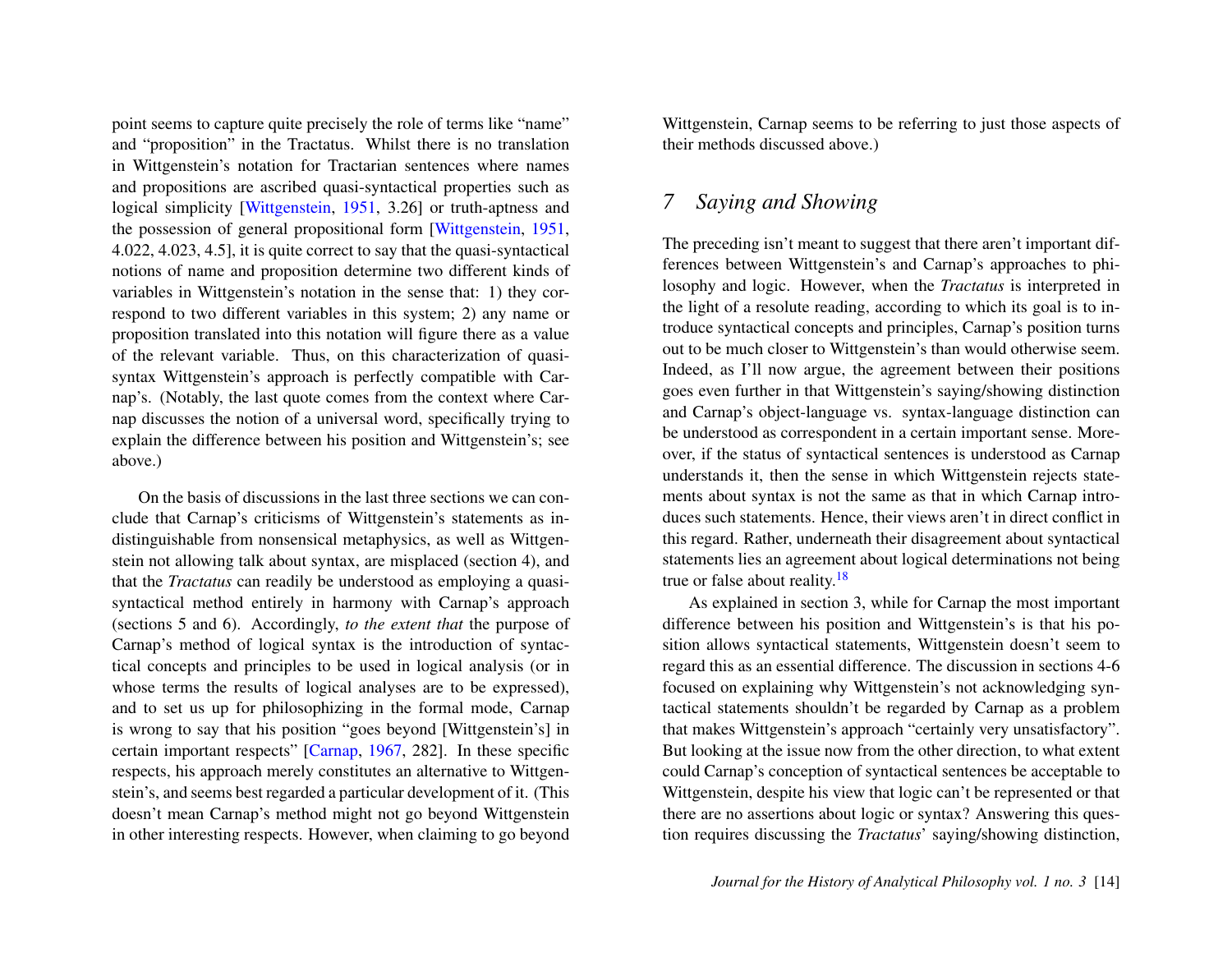according to which the logical or formal properties of expressions show themselves in language but can't be represented in language.

A clue to the interpretation of the saying/showing distinction can be found in a later comment of Wittgenstein's that explains its point:<sup>[19](#page-22-4)</sup>

<span id="page-15-0"></span>The difference between "saying" and "showing" is the difference between what language expresses and what is recorded in grammar [*was in der Grammatik steht*]. The reason for choosing "it shows itself" was that one sees a connection in the notation. What one learns from the notation is indeed something different from what the language expresses  $\overline{a}$ , and this in turn means nothing other than that grammar can't be derived from *facts*]. In other words: grammar can be established before the use of language. Only later is something said with language. I learn internal relations only from the grammar, even before I have used language, i.e. even before I have said something. [\[Wittgenstein and Wais](#page-25-2)[mann,](#page-25-2) [2003,](#page-25-2) 131] (my square brackets; I return to the bracketed clause in section 8).

What Wittgenstein says can be explained as follows. That which language shows, or what is recorded in grammar, is the logicosyntactical determinations concerning the language that fix what is logically necessary and possible. What is logically necessary and possible—for example, the possibility of certain ascriptions and impossibility of others—can be grasped from the notation or its grammar or syntax without actually having to make relevant statements. I don't have to find out, as it were, experimentally, what is logically possible. (For remarks on internal and formal relations as something shown by language, see [\[Wittgenstein,](#page-24-2) [1951,](#page-24-2) 4.122-4.125].) Similarly, as the *Tractatus* explains, whether the truth of a sentence follows from another one is a matter of an internal relation between them that exists as soon as the sentences exist, independently of whether we ever actually infer one sentence from the other [\[Wittgenstein,](#page-24-2) [1951,](#page-24-2) 5.131]. Thus, internal relations or determinations of what is logically possible and necessary that are recorded in grammar/syntax logically precede the uses of language to say something. What is shown differs in this sense by its logical status from what is said. What language shows is what is laid down in the rules of a language, and this can be contrasted with the actual employments of language in that the latter assume as their basis relevant rules or logico-syntactical determinations.

Notably, on the *Tractatus*' view, what is recorded in grammar or syntax, or shown, is distinct from what is said also in the sense that isn't part of the content of what is said. For example, when I assert that a certain stick has such and such a length, I'm assuming the possibility of the attribution of length to sticks, or that the concept of length can be applied to such objects. But in making my assertion I'm not asserting this possibility in the sense that it isn't the content of what I'm saying. What I'm asserting is the obtaining of a certain actuality, i.e. that the stick has a certain length. Rather than being part of what the sentence asserts, my statement *exhibits* the logical possibility of ascription of length to sticks in that the sentence is a sensible/possible assertion. And this is how the *Tractatus* conceives logical possibility as something that shows itself in language. Logical possibility finds its expression in the very possibility of formulating statements that represent states of affairs: what is logically possible is what is describable in language [\[Wittgen](#page-24-2)[stein,](#page-24-2) [1951,](#page-24-2) 3.02]. What is logically necessary, in turn, is that which the possibility of such descriptions presupposes. The latter we can come to grasp, according to Wittgenstein, through a certain kind of process of abstraction: by coming to understand what underlies possible descriptions of reality and is common to them [\[Wittgen](#page-24-2)[stein,](#page-24-2) [1951,](#page-24-2) 3.34-3.3421]. What such a process of abstraction then leads us to, he believes, is the Tractarian calculus, the idea being that the logical principles governing language and thought are to be explicated as principles governing such a perspicuous notation.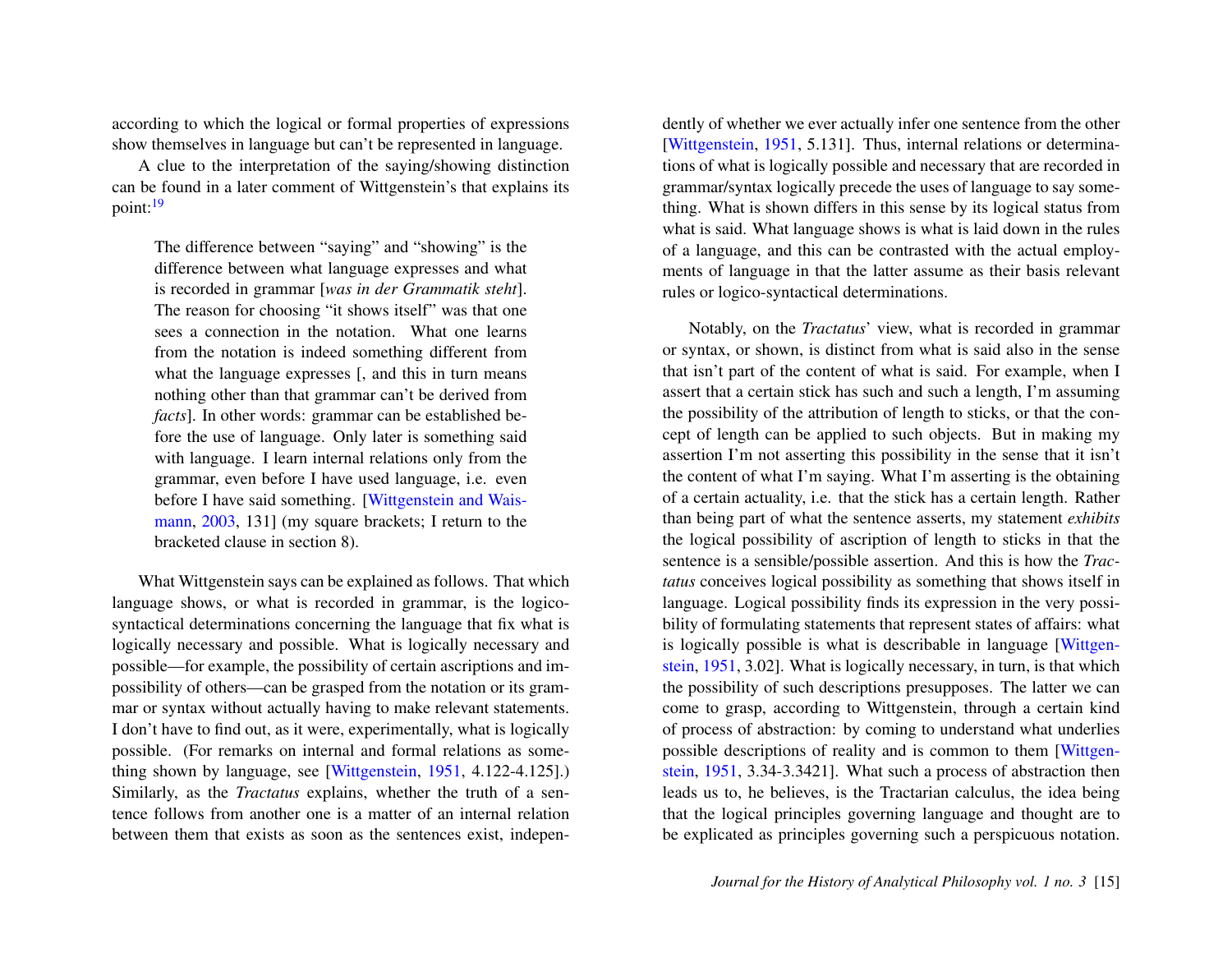The logico-syntactical principles that govern the use of language are made manifest or show themselves in a notation designed not to obscure logic, unlike everyday language [\[Wittgenstein,](#page-24-2) [1951,](#page-24-2) 4.002, 4.12ff.].

<span id="page-16-0"></span>On the basis of this explanation of the saying/showing distinction, $2<sup>0</sup>$  it should now be easy to see the connection between what on Wittgenstein's account is shown and what Carnap proposes to express in terms of syntactical sentences. For what language shows, according to Wittgenstein, is just those formal characteristics or logico-syntactical determinations that according to Carnap are determined or described in the syntax-language. As he characterizes the notion of syntax language, it is "the language in which we speak about the syntactical forms of the object-language" [\[Car](#page-24-1)[nap,](#page-24-1) [1967,](#page-24-1) 4]. Thus, there is a correspondence between Wittgenstein's saying/showing distinction and Carnap's distinction between the object-language and syntax-language: what Wittgenstein refers to as what language shows, and Carnap as what the syntax-language speaks about, is the logico-syntactical determinations i) concerning what is said in language for Wittgenstein, and ii) concerning the object language for Carnap.

For Wittgenstein there of course is no syntax-language of the kind Carnap envisages. Nevertheless, this should not be allowed to obscure the fact that with his saying/showing distinction Wittgenstein is drawing and emphasizing essentially the same distinction as Carnap with his distinction between object- and syntax-language, i.e. a distinction between the logico-syntactical determinations concerning language on the one hand, and language as determined or described by those logico-syntactical determinations on the other hand. Hence, the difference between their views here boils down to just this: while Wittgenstein doesn't acknowledge the possibility of expressing logico-syntactical determinations by means of sentences, Carnap does. But although this is an important difference, it is equally important to notice the correspondence between the saying/showing and the object/syntax-language distinction. To

make this evident, the relation between Wittgenstein's and Carnap's distinctions might also be described as follows. Just as Wittgenstein's saying/showing distinction delineates statements in the material mode from clarifications in the formal mode (to clarify what is shown is to philosophize in the formal mode, whilst saying is speaking in the material mode), Carnap's distinction between syntax- and object-language concerns the distinction between the formal mode and material mode of speech.

To put the point in yet a different way, Carnap's spelling out of the idea of a syntax-language is of course significant in clarifying the possibility of analyzing and studying one calculus in terms of another one in logic, and in generalizing the perspective of Hilbert's metamathematics on linguistic systems. Nevertheless, still Carnap's distinction between the object- and syntaxlanguage constitutes an implicit acknowledgement rather than a rejection of Wittgenstein's distinction between statements in terms of a language (what is said) and logical determinations concerning that language (what is shown), or between the material mode (what is said) and formal mode (what is shown). Accordingly, Wittgenstein's distinction should be recognized as an important precursor to the object-language/syntax-language distinction, instead of Wittgenstein's view being seen negatively as something from whose influence Carnap had to liberate himself (see [Awodey and](#page-24-4) [Carus](#page-24-4) [\[2009\]](#page-24-4)). After all, it was Wittgenstein who pushed matters as far as making Russell wonder in his introduction to the *Tractatus*, whether there might be a hierarchy of languages so that we can talk about logic after all. By contrast, the idea of there being distinct languages in logic seems quite foreign to Frege's and Russell's logic. They lack the distinction between logical determinations concerning a logical system and the statements of that system that Wittgenstein draws by means of his saying/showing distinction, and that reemerges in a different way in the object-language/syntax-language distinction<sup>[21](#page-22-6)</sup>

<span id="page-16-1"></span>To further clarify the Wittgenstein-Carnap relation, and to bring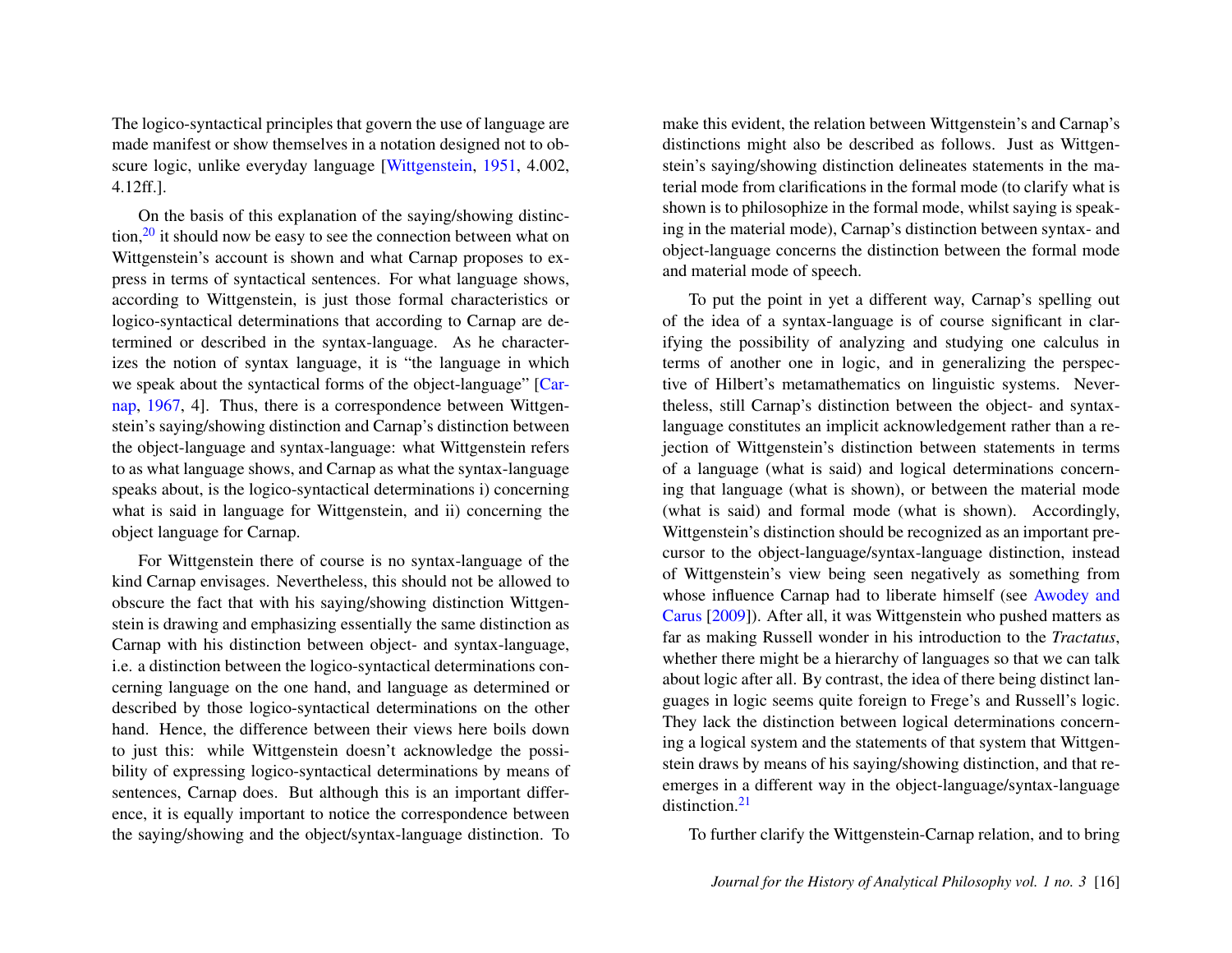to view another easily obscured aspect of agreement between them, let's turn to the question of the acceptability of Carnap's syntactical statements to Wittgenstein. The reason why, according to the Tractatus, it isn't possible to speak about the syntax or the formal characteristics of language can be explained as follows. It is characteristic of the *Tractatus*' calculus that, from its point of view, any sensible proposition is a contingently true/false representation of reality, that is, either an elementary proposition or a truth-function of elementary propositions (cf. note 7). That logic or syntax can't be spoken about, but only shown, then means in the first instance that it can't be represented by means of contingently true/false statements. In other words, if we assume with the *Tractatus* that the function of language is true/false representation of reality by means of contingent statements, then there are no statements about what is logically necessary or possible. And because it is designed in accordance with this principle, there are no resources in Wittgenstein's calculus to make statements about logic. Silence about logic follows for that system, and if we assume that natural language actually functions like Wittgenstein's calculus, then for natural language too.

On this background it is interesting to observe that when Carnap explains in the *Syntax* what isn't quite correct in saying that we make statements about logic in the syntax-language, he explains his view about the status of syntactical sentences by reference to exactly the same contrast as the *Tractatus*, i.e. that syntactical sentences aren't contingent representations of reality. As he writes:

When we say that pure syntax *is concerned with* the forms of sentences, this 'concerned with' is intended in the figurative sense. An analytic sentence is not actually "concerned with" anything, in the way that an empirical sentence is; for the analytic sentence is without content. The figurative 'concerned with' is intended here in the same sense in which arithmetic is said to be concerned with numbers, or pure geometry to be concerned with geometrical constructions [\[Carnap,](#page-24-1) [1967,](#page-24-1) <span id="page-17-0"></span>7].

Rather than stating something contingently true/false about reality, and having content or concerning something in this sense, pure syntax, like pure geometry, only states definitions of relevant notions and spells out their consequences. $22$  This is the sense in which pure syntax and geometry are both concerned with syntactical or geometrical constructions. But if so, Carnap's characterization of the status of syntactical sentences is quite compatible with Wittgenstein's denial of syntactical sentences in the specific sense of his rejecting the possibility of talking about logic in terms of true/false contingent representations. (Such representations are what the *Tractatus* refers to by "sentence" or "proposition", when denying that they can represent logic [\[Wittgenstein,](#page-24-2) [1951,](#page-24-2) 4.12].) Thus, if we pay close attention to the sense in which Wittgenstein is concerned to deny the possibility of statements about logic, we find that this is something that Carnap agrees with: that syntactical sentences aren't true/false representations of reality is a central feature of his philosophy of logic. (This point is crucial for his principle of tolerance, and more generally for combining empiricism with a non-empiricist and non-metaphysical account of logical necessity.)

Thus, we arrive at the following conclusion. If the status of syntactical sentences is understood as Carnap understands the status of pure syntax, then there is no direct or immediate conflict between his position and that of the *Tractatus* in that, while the *Tractatus*' does indeed deny the possibility of statements about logic, it is concerned to deny specifically the possibility of true/false contingent representations of logic. To see that this conclusion holds observe also the following. In the end the *Tractatus*' denial of statements about logic in the sense outlined does indeed also mean denying the possibility of statements about logic in general, because in its calculus there are no other kind of sentences in terms of which syntactical definitions could be expressed. The result is a fundamental disagreement between Wittgenstein and Carnap about the possibility of syntactical statements. Crucially, however, Wittgenstein should be recognized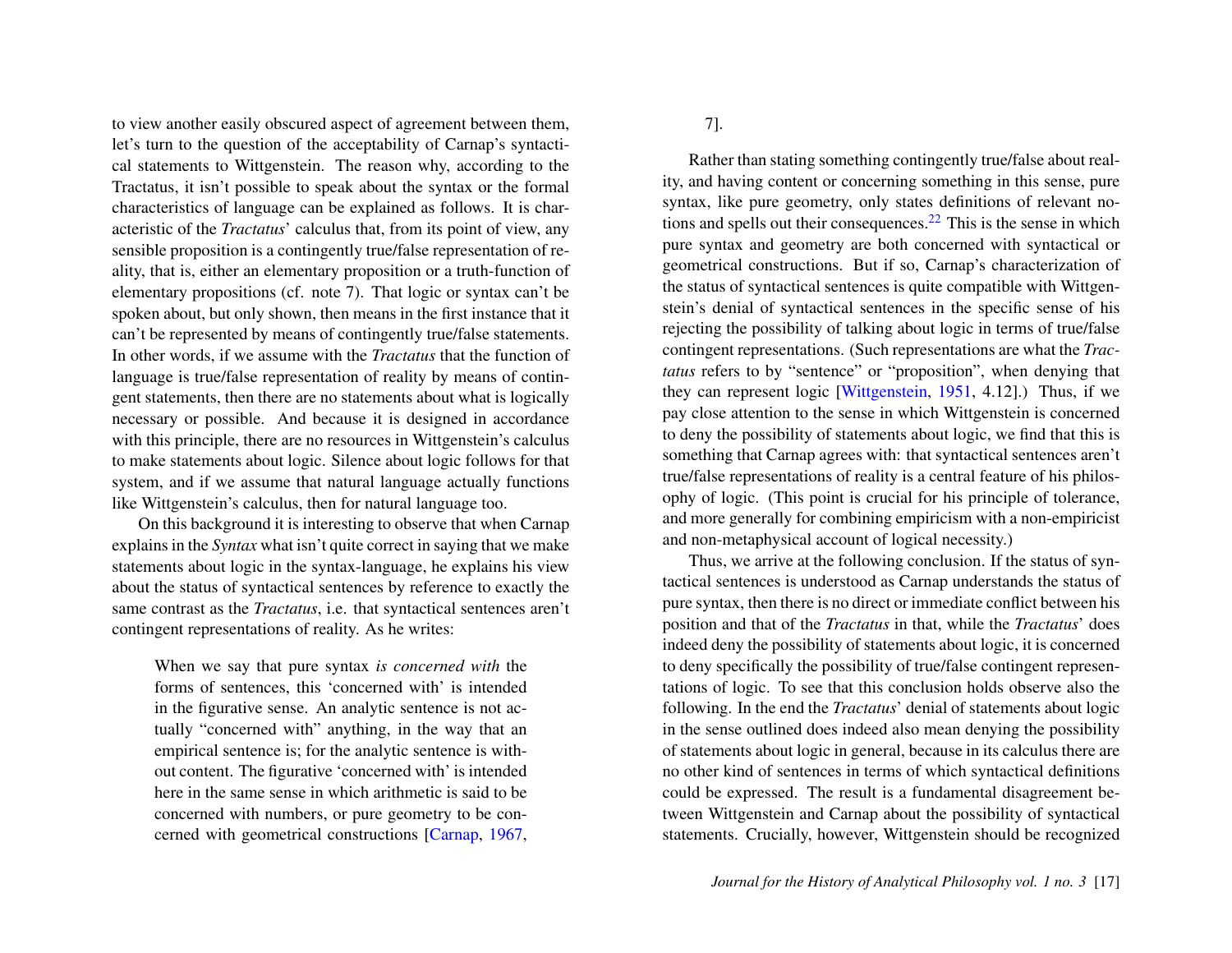as making two distinct points here: it is one thing to say that logical necessity and generality can't be expressed in terms of statements that are contingently true/false representations of reality, but a very different thing to say that contingent representations of reality are the only type of sensible statement there is, so that there are no other kinds of statements to express syntactical definitions. Wittgenstein does in fact run these points together in the *Tractatus*. But this is a mistake, as he comes to recognize later on. It is a substantial (and dogmatic) philosophical thesis of just the kind he was supposed to avoid to claim that natural language actually functions like the *Tractatus*' calculus, so that from there being no way to formulate syntactical sentences in this calculus we could conclude that there is no possibility to formulate such sentences at all.<sup>[23](#page-22-8)</sup> If, however, for the purpose of the present discussion we keep separate what ought to be kept separate, it becomes clear that, as far as concerns the specific sense in which Wittgenstein rejects statements about logic in the *Tractatus*, he and Carnap entirely agree on this point.

#### <span id="page-18-0"></span>*8 Tolerance and Correctness*

But why should we take into account this Tractarian confusion, and keep separate things separate on its behalf? The reason is that this enables us to see more clearly aspects in which the *Tractatus*' and Carnap's philosophies of logic agree, and the true complexity of their relation. Compare this with my previous de-emphasis of Wittgenstein's denial of syntactical sentences in order to highlight the correspondence between the saying/showing distinction and the object-language/syntax-language distinction. That correspondence is genuine and important to notice, but easily obscured if we focus on the fact that Carnap admits syntactical statements while Wittgenstein doesn't. Similarly, Wittgenstein's and Carnap's agreement that logical or syntactical statements aren't true/false representations of reality points to an underlying affinity between their positions that is otherwise easily eclipsed.

More specifically, this underlying agreement concerns the point that logic isn't true or false about anything, and that it can't therefore be justified by reference to any facts about language, or the reality language talks about, or derived from any such facts. For just this is a key consideration behind Wittgenstein's view of logic as something shown rather than stated in the form of sentences: what language shows isn't a truth about anything, i.e. neither an empirical nor a metaphysical, necessary truth. Rather, what is shown underlies the expression of truth/falsity in the sense in which true/false statements may be said to presuppose grammatical or logico-syntactical rules that determine what it makes sense to say. As Wittgenstein says in the long quote above from which I bracketed a clause for later discussion: 'The reason for choosing "it shows itself" was that one sees a connection in the notation. What one learns from the notation is indeed something different from what the language expresses, and this in turn means nothing other than that grammar can't be derived from *facts*' [\[Wittgenstein and Waismann,](#page-25-2) [2003,](#page-25-2) 131]. In other words, while true/false representational statements may be justified by reference to the facts they describe (a sentence is true if things are as it says they are), there is no corresponding justification for the rules of logical grammar or syntax, or for a notation defined in their terms. Such rules or a notation aren't a description of anything in reality of which they are true/false, or as Carnap says in the last quote from him, rules of pure syntax aren't concerned with anything, except figuratively. In this sense logical syntax and grammar can't be derived from facts.<sup>[24](#page-22-9)</sup>

<span id="page-18-1"></span>Although Carnap doesn't in the *Syntax* connect the point that logic isn't true/false about anything with Wittgenstein's saying/showing distinction, it is notable that the very same conception of logic as not being true/false is the basis of his famous principle of tolerance that constitutes a rejection of the view that the languageforms introduced in logic "[. . . ] must be proved to be 'correct' and to constitute a faithful rendering of 'the true logic'" [\[Carnap,](#page-24-1) [1967,](#page-24-1) xiv]. Rather, according to Carnap, one of the main tasks of the *Syn-*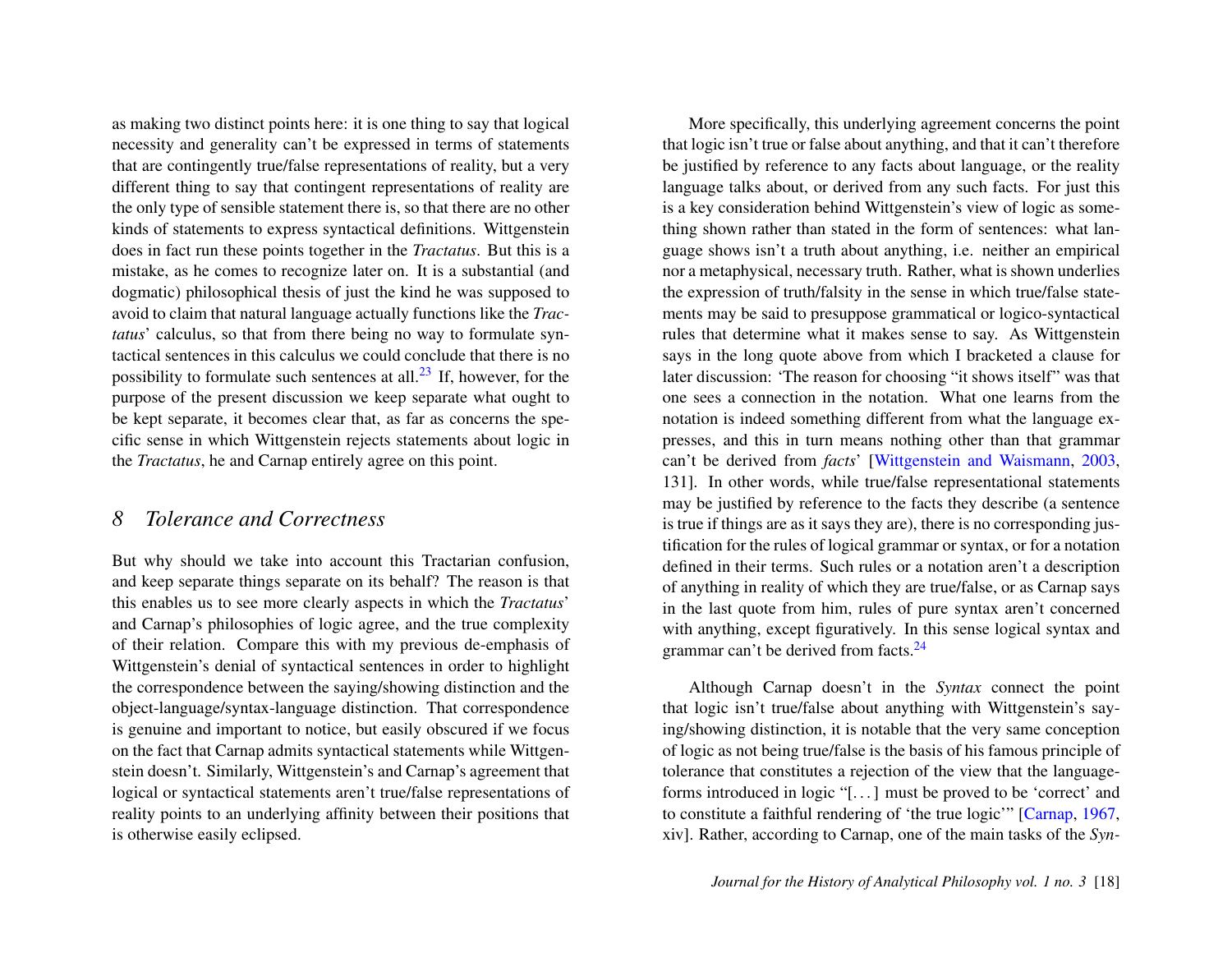*tax* is to eliminate this standpoint, and together with it the pseudoproblems and controversies that arise as a result, and to open up for us in logic a "boundless ocean of unlimited possibilities" for the construction of languages or calculi [\[Carnap,](#page-24-1) [1967,](#page-24-1) xv]. The principle of tolerance, he says, relates to all questions of logic, so that in logic  $\lceil \cdot \rceil$  we have in every respect complete liberty with regard to the forms of language; [. . . ] both the forms of construction for sentences and the rules of transformation [. . . ] may be chosen quite arbitrarily" [\[Carnap,](#page-24-1) [1967,](#page-24-1) xv] (cf. [\[Carnap,](#page-24-1) [1967,](#page-24-1) 51, 52]; cf. [\[Carnap,](#page-24-9) [1988,](#page-24-9) 221]). Accordingly, rather than trying to justify the choice of logic or the forms of language by reference to any facts, in logic only the syntactical consequences to which a choice of language leads matter. Consequently, the choice of a language becomes for Carnap a practical question of expediency [\[Carnap,](#page-24-1) [1967,](#page-24-1) xv].

Certainly, my intention isn't to suggest that Wittgenstein and Carnap are here in the same boat in that Wittgenstein would subscribe to Carnapian tolerance. He doesn't, but is committed in the *Tractatus* to there being *the* correct logical point of view, which the book tries to express [\(Wittgenstein](#page-24-2) [\[1951\]](#page-24-2), Preface). Nevertheless, it is equally clear that the principle of tolerance in Carnap's sense (where it doesn't involve or imply relativism about truth) isn't possible without assuming the Wittgensteinian non-cognitivism' about logic described above, i.e. the view that logic isn't true/false about anything and not expressible in terms of true/false statements. Thus, in this regard too there is more agreement between their philosophies of logic than is usually recognized, and Carnap apparently recognized himself. Interestingly, here the agreement is again connected with Wittgenstein's saying/showing distinction, as in the case of its correspondence with Carnap's object-language/syntaxlanguage distinction. Hence, rather than seeing the saying/showing distinction simply as a mark of differences between Wittgenstein and Carnap (of which there is no denying), Wittgenstein's distinction might *also* be understood as the locus of significant agreement. Accordingly, one might say that the key to understanding the saying/showing distinction isn't Wittgenstein's declaration of silence, undeniably as that is part of his view. Rather the saying/showing distinction is better comprehended as Wittgenstein's attempt to spell out (not entirely successfully) the sense in which logic underlies the making of true/false statements, but isn't true/false itself.

<span id="page-19-0"></span>Finally, it seems in order to note in conclusion how the *Tractatus* connects the notion of correctness in logic with the notion of showing. For, notably, Wittgenstein remarks on the issue of correctness right in the midst of his remarks on the theme that logic shows itself rather than being the object of statements.<sup>[25](#page-22-10)</sup> "Now we understand also our feeling that we are in possession of the correct logical conception once everything is all right in our symbolism" [\[Wittgenstein,](#page-24-2) [1951,](#page-24-2) 4.1213]. His point may be understood as follows. Correctness in logic isn't to be understood in terms of the truth of statements, i.e. as some kind of correspondence between a logical account and facts about language or reality. Rather, correctness in logic means the absence of any anomalies or contradictions. Once we have arrived at the correct logical point of view, and have found an expression for it in a logical notation, the correctness of the conception will simply show/manifest itself in the absence of any logical anomalies. And however exactly we should relate correctness in this sense to Carnapian considerations of expediency in logic (this seems a complicated issue), it apparently isn't Wittgenstein's view that there is something like the correct notation in the sense of a particular system of signs and manipulations (cf. [\[Wittgenstein,](#page-24-2) [1951,](#page-24-2) 5.511]). Rather, his formulation in 4.1213 leaves open the possibility of there being different but logically equivalent notations that all express the correct logical point of view, but none of which is more fundamental than the others. While this isn't Carnapian tolerance, there is some overlap between the positions even here.<sup>[26](#page-22-11)</sup>

> <span id="page-19-1"></span>*Oskari Kuusela School of Philosophy Faculty of Arts and Humanities University of East Anglia*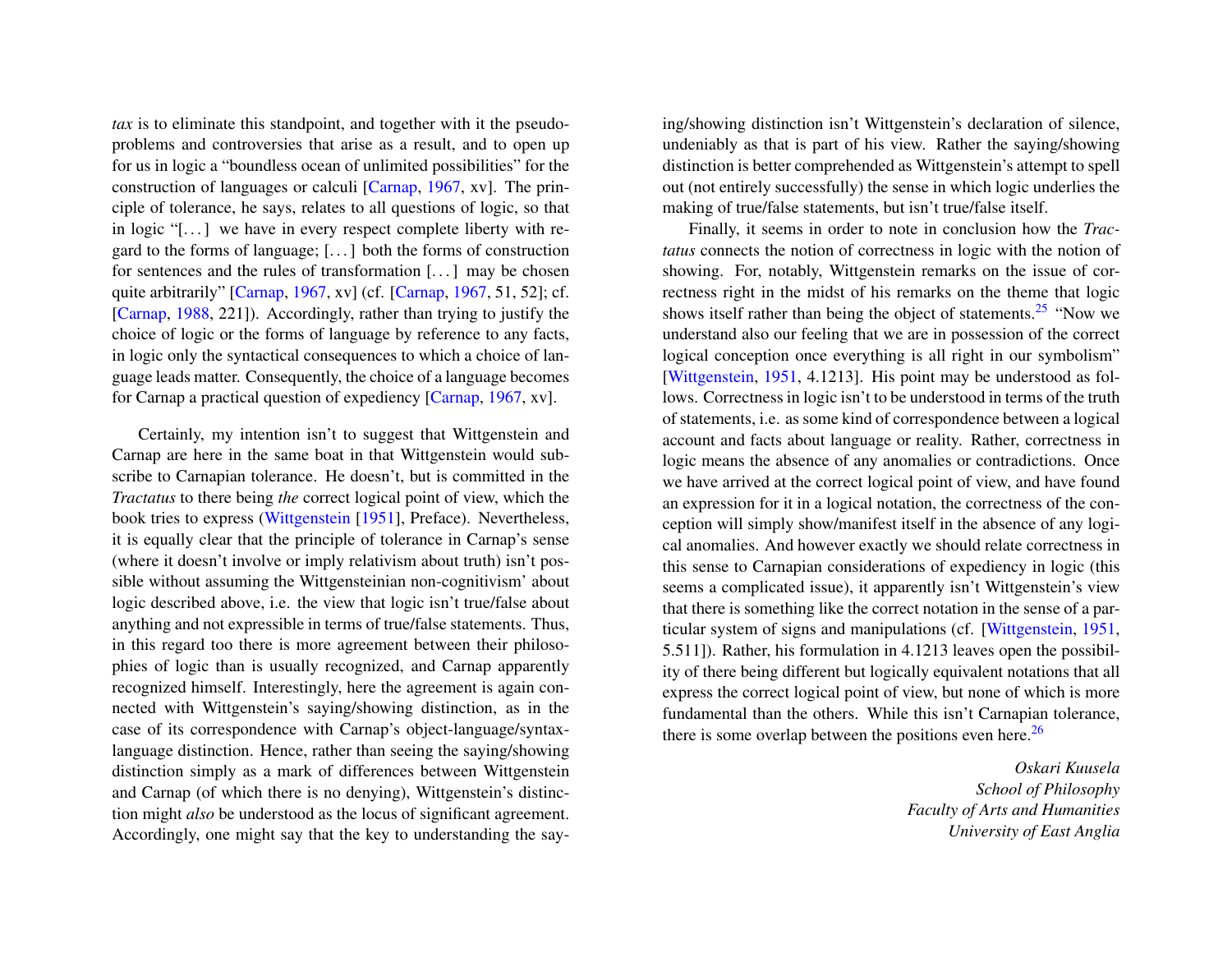*Norwich Research Park Norwich NR4 7TJ UK* O.Kuusela@uea.ac.uk

**Typeset in LATEX** 

#### *Notes*

<span id="page-20-0"></span><sup>[1](#page-2-0)</sup>For some differences between their conceptions of logical truth, see [\[Fried](#page-24-6)[man,](#page-24-6) [1999,](#page-24-6) ch. 7 and 8].

<span id="page-20-1"></span> $2$ This characterization applies to Carnap before his "semantic turn". Later on Carnap characterizes logic "in the sense of a theory of logical deduction" as "a part of semantics", although according to him, "This, however, does not contradict the possibility of dealing with logical deduction in syntax also" [\[Carnap,](#page-24-10) [1948,](#page-24-10) 60].

<span id="page-20-2"></span> $3$ Later on in his autobiography, Carnap singles as "the main thesis" of his book "the importance of the metatheory for philosophy" [\[Carnap,](#page-24-0) [1963,](#page-24-0) 56]. Cf. [\[Car](#page-24-1)[nap,](#page-24-1) [1967,](#page-24-1) xiii], where metatheory is a broader notion that also includes semantics. Modifications required to the Syntax from Carnap's later semantical point of view are discussed in [\[Carnap,](#page-24-10) [1948,](#page-24-10) 246ff].

<span id="page-20-3"></span><sup>[4](#page-4-0)</sup>The article was published in 1934 in English as "Physics as a Universal Language". Wittgenstein first starts the discussion of the affair with Schlick by saying that by browsing Carnap's article, "[. . . ] I found many of my thoughts stated anonymously" (? letter to Schlick, 6.5.1932; all translations from the correspondence are mine). He expresses the worry to Schlick that since he hasn't published anything recently, although he has worked much and "constantly" given oral accounts of his views, his work might be regarded merely as plagiarism or a "second brew" of Carnap's. Wittgenstein also says that I see myself being pulled against will into what is called the "Vienna Circle", while "[...] I don't want to belong to a circle" (Ibid). This suggests that for him the key issue isn't plagiarism (which Wittgenstein also explicitly denies in a letter to Schlick from 8.8.1932), but he wants to avoid being read in light of the work of the Vienna Circle and Carnap. For, to take Wittgenstein's work as a second brew of Carnap's would be to read it in the latter's terms. Although Schlick agreed with Wittgenstein that an acknowledgement would have been in place, Carnap refused any need for it in a letter to Schlick. This convinced Wittgenstein that Carnap had not acted in good will, and that the issue wasn't about oversight. (See letter from Schlick to Carnap quoted in [\[Kienzler,](#page-24-11) [2008,](#page-24-11) 69, 70], and Wittgenstein's letter to Carnap 20.8.1932.) After a letter to Carnap where Wittgenstein tried to clear things up, and a letter on the following day to Schlick, Carnap isn't mentioned in Wittgenstein's published correspondence and only on two distinct occasions (with seven repetitive occurrences) in his Nachlass, both times briefly and critically. Unlike Freges and Russell's views, Carnap's views aren't subjected to any sustained philosophical discussion. By the mentioned oral accounts Wittgenstein presumably refers to his discussions with the Vienna Circle, in some of which Carnap was present; other sessions were reported to the circle by Waismann and Schlick (see, WVC and [Carnap](#page-24-0) [\[1963\]](#page-24-0)). [Wittgenstein](#page-25-2)'s and Waismann's manuscripts have been published as Wittgenstein [and Waismann](#page-25-2) [\[2003\]](#page-25-2) and as a version completed by Waismann [Waismann](#page-24-12) [\[1995\]](#page-24-12). See [Kienzler](#page-24-11) [\[2008\]](#page-24-11) for a detailed account of the unfolding of the affair on the ba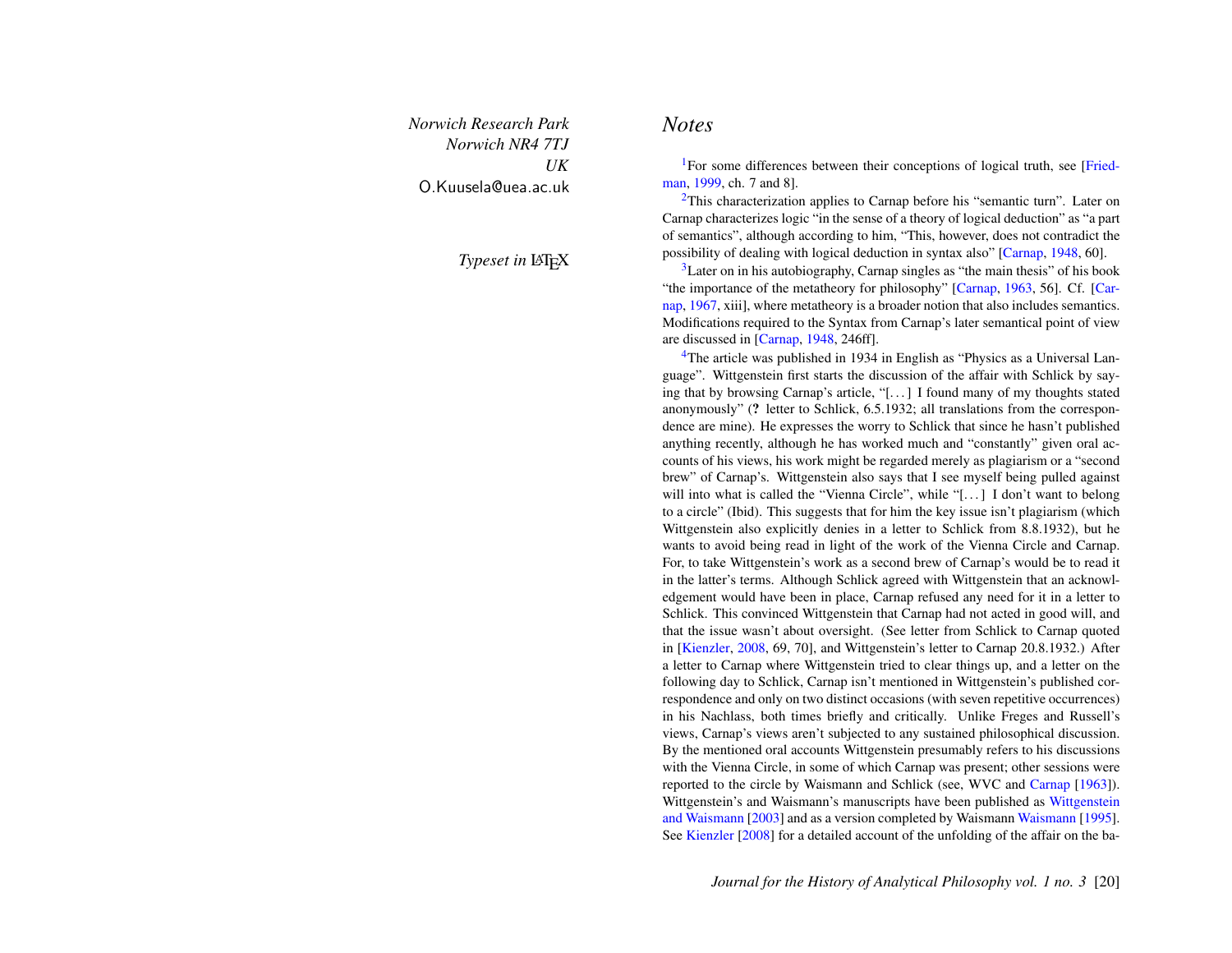sis of letters exchanged between Wittgenstein, Schlick and Carnap and discussion of the philosophical issues. For discussions, see also [Hintikka](#page-24-13) [\[1996\]](#page-24-13) and [Stern](#page-24-14) [\[2007\]](#page-24-14). Whilst Hintikka too maintains that with respect to the notion of a formal mode of speech Carnap "[. . . ] was merely repeating certain ideas of the Tractatus" [\[Hintikka,](#page-24-13) [1996,](#page-24-13) 136], his grounds are entirely different from those spelt out here, as is his *Tractatus*-interpretation.

<span id="page-21-0"></span><sup>[5](#page-5-0)</sup>I discuss this strictly correct method and its relation to the method employed in the Tractatus in my [Kuusela](#page-24-15) [\[2011b\]](#page-24-15).

<span id="page-21-1"></span> $6$ Kienzler also observes Carnap's ambivalent relation to the Tractatus [\[Kien](#page-24-11)[zler,](#page-24-11) [2008,](#page-24-11) 79, 80]. As for the different *Tractatus*-interpretations contrasted here, notably, although Wittgenstein later subjects his book to various criticisms, he never says that it contained a paradox of the sort traditional metaphysical interpretations attribute to it: maintaining that the book puts forward both metaphysical/philosophical theses and/or arguments, and is nonsensical. (The paradox of nonsensical theses or arguments is this: if the book is nonsense, it can't contain theses or arguments; if it contains theses or arguments, it can't be nonsense.) The philosophical dead end created by the nonsensical-theses paradox, and the related difficulty with understanding the notion of so-called ineffable truths, constitute a reason to interpret the Tractatus differently, along the lines of so-called resolute readings of which the present interpretation is a variant. For the contrast between the interpretation-types, and how an interpretation of the *Tractatus* as seeking to introduce concepts and principles constitutive of a symbolic notation avoids the paradox, see [Kuusela](#page-24-16) [\[2008\]](#page-24-16) and [Kuusela](#page-24-17) [\[2011a\]](#page-24-17).

<span id="page-21-2"></span>[7](#page-7-0)The *Tractatus* assumes all sensible language use to be analysable in truthfunctional terms, until we reach the so-called elementary propositions that are contingently true/false representations of reality. Tautologies and contradictions are limiting cases of propositions that are devoid of sense or content (*sinnlos* but not *unsinnig*): their representational content cancels itself out due to how their component propositions are combined [\[Wittgenstein,](#page-24-2) [1951,](#page-24-2) 4.466, 4.5]. However, the making of sensible assertions (or stating tautologies and contradictions) doesn"'t exhaust possible modes of language use for the *Tractatus*. There are also, firstly, logical analysis, i.e. the decomposition of complex propositions into elementary ones that consist of logically simple names. For the truth-functional analysis of compound propositions Wittgenstein provides two notations, the truth-table notation and the bracket-notation, by means of which we can establish, for example, whether a proposition is a proposition of logic, *i.e.* an unconditionally true (or analytic) tautology. Given that, according to the Tractatus, all logical truth-preserving inferences are analysable as tautologies, this type of analysis is an important mode of language use from the point of view of logic, though not reducible to true/false assertion (or to asserting tautologies and contradictions) [\[Wittgenstein,](#page-24-2) [1951,](#page-24-2) 4.31, 6.1, 6.1203]. Secondly, a further distinct mode of language use (to be discussed presently) is the employment of nonsensical elucidations for the purpose of intro<span id="page-21-3"></span>ducing logical concepts and principles.

<sup>[8](#page-8-0)</sup>For a discussion of this remark and its interpretational import, see [Kuusela](#page-24-17) [\[2011a\]](#page-24-17).

<span id="page-21-4"></span>[9](#page-8-1)This assumption about *the* correct notation and that it would reveal the essence of propositions is, of course, quite un-Carnapian. I discuss Wittgenstein's conception of correctness in logic and Carnap's principle of tolerance in section 8.

<span id="page-21-5"></span> $10$ For the notion of a transitional remark, see [Diamond](#page-24-18) [\[1991\]](#page-24-18). For a discussion of the issue of how nonsense can seem to express anything at all, for example, ex-hibit apparent inferential patterns like Tractarian nonsense, see [\[McManus,](#page-24-19) [2006,](#page-24-19) ch. 4].

<span id="page-21-6"></span> $11$ It would be a misunderstanding to think that this interpretation constitutes a relapse to psychologism about logic. Logical laws as embodied in Wittgenstein's notation or revealed through its application aren't psychological regularities about how any particular individual happens to think. There is, of course, no guarantee that an individual should comprehend Wittgenstein's elucidations or his clarifications of logic in terms of his notation, but this is a different matter. Such an individual is subject to logical laws all the same.

<span id="page-21-7"></span> $12$ See [\[Wittgenstein,](#page-24-2) [1951,](#page-24-2) 1-2.25] for these points explained abstractly as an account of reality and representation, or picturing; from 3 onwards these notions are used to build up a corresponding account of thought and language.

<span id="page-21-8"></span> $13$  Here it is important that, for Wittgenstein, logical statements are identified by reference to their status, not their object (cf. section 2), and that for him there is such a thing as the clarification of the formal characteristics of reality. Material mode for Wittgenstein is a matter of speaking about reality or language in terms of factual statements, including statements about any alleged necessary or metaphysical facts. Thus, transitional talk that aims to introduce syntactical concepts and principles is for him the use of one mode of speech (the material, factual or metaphysical mode) to introduce concepts and principles of the other mode (formal, logical mode). As objects of factual statements both language and reality are at the same level from Wittgenstein's point of view, so that the distinction between the formal and material mode can"'t be characterized by reference to the objects spoken about (language or reality).

<span id="page-21-9"></span> $14$ An example of the use of "general propositional form" as a quasi-syntactical predicate is Wittgenstein saying that all propositions share this form in [\[Wittgen](#page-24-2)[stein,](#page-24-2) [1951,](#page-24-2) 5.47]; a related use of another quasi-syntactical concept occurs in 4.1, where he says that propositions present the existence and non-existence of states of affairs, thus employing the locution "presentation of a state of affairs" to characterize the concept of a proposition. The same goes for the concept of a picture in 4.01, where a proposition is characterized as a picture of reality. These remarks are examples of successive characterizations of the quasi-syntactical concept of proposition in terms of quasi-syntactical predicates aiming to give an idea of the syntactical concept of a propositional variable.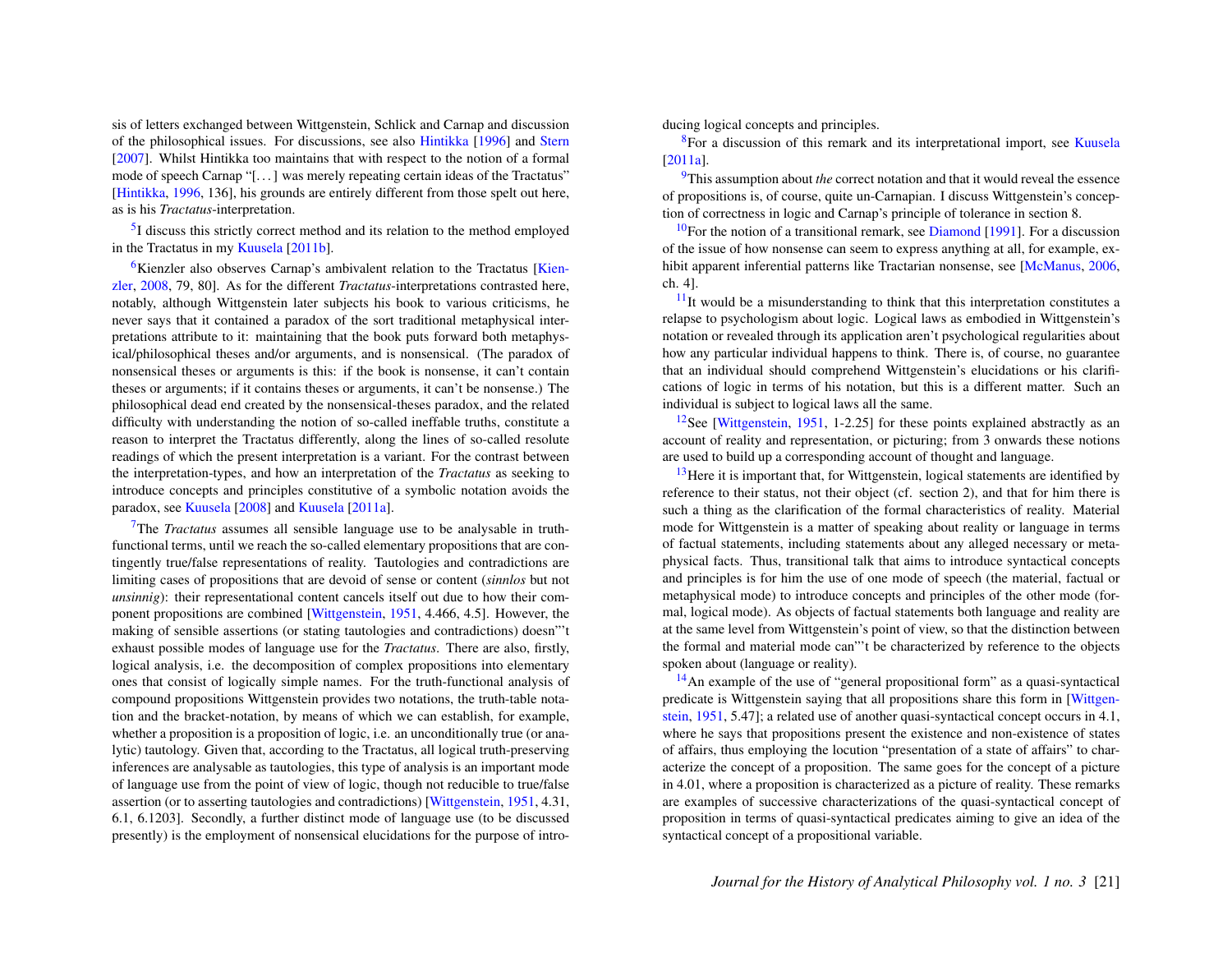<span id="page-22-0"></span> $15$ This isn't quite correct but serves to illustrate the fundamental similarity between the *Tractatus* and Carnap's conception. The *Tractatus* in the same way also seeks to introduce concepts that might be classified as semantical, such as sense or meaning and truth. Remarking later on the notion of a theory of systems that covers both semantical and syntactical questions, Carnap also observes: '(Wittgenstein seems to use this terms likewise "(logical) syntax" for an analysis which, in our terminology, combines syntactical and semantical questions but also covers what we call descriptive syntax and descriptive semantics, and perhaps even something of pragmatics)' [\[Carnap,](#page-24-10) [1948,](#page-24-10) 240].

<span id="page-22-1"></span>[16](#page-12-1)Carnap translates this as: "Science is a system of sentences, not of names" [\[Carnap,](#page-24-1) [1967,](#page-24-1) 303].

<span id="page-22-2"></span> $17$ Other Tractarian sentences Carnap uses as examples of untranslatable and therefore unacceptable metaphysical statements [\[Carnap,](#page-24-1) [1967,](#page-24-1) 314]. Whatever the case may be with the translatability of these sentences, however, it wouldn't seem fair to require that all sentences of the *Tractatus* should be translatable into the syntactical mode. Any philosophical or logical book contains various kinds of expository statements—including the *Syntax*, the status of most of its sentences being quite unclear if we try to classify them as syntactical, quasi-syntactical or empirical. Accordingly, in order for the *Tractatus*' approach to be acceptable to Carnap, it should be enough that the general thrust of the book is the introduction of syntactical concepts and principles as preparation for philosophizing in the formal mode. Here a question also arises whether it is justified to require the *Tractatus*' sentences to be translatable into syntactical sentences one by one, rather than in larger groups (of remarks or remark sequences), so that such groups together would constitute explanations that correspond to syntactical sentences (cf. note 14).

<span id="page-22-3"></span> $18$  Here one should recall that although for Wittgenstein there is something like the logic of reality, it is not describable in terms of contingently true/false factual statements.

<span id="page-22-4"></span><sup>[19](#page-15-0)</sup>The remark is from the period of his collaboration with Waismann between 1929-36. Of course, any interpretation of the *Tractatus* must be based on what Wittgenstein says in that book. In this sense this remark offers no more than a clue to its interpretation. That Wittgenstein uses the term "grammar" rather than "syntax" in the quote doesn't affect interpretation in the sense that from 1929 onwards and in the early 1930s he often uses the terms interchangeably, like the Tractatus uses the terms "logical grammar" and "logical syntax" [\[Wittgenstein,](#page-24-2) [1951,](#page-24-2) 3.325].

<span id="page-22-5"></span> $20$ Generally, the employment of a perspicuous notation need not be understood as the only way to make manifest what shows itself, but there may be other ways to clarify it, perhaps more suitable in contexts such as ethics (cf. [\[Wittgenstein,](#page-24-2) [1951,](#page-24-2) 6.42]). Thus, Wittgenstein, for example, regards a poem by Uhland as bringing to view "the unutterable" [\[Engelmann,](#page-24-20) [1967,](#page-24-20) 7].

<span id="page-22-6"></span> $21$  Awodey and Carus speculate about the possible influence on Carnap of Rus-

sell's point about the hierarchy of languages, as if Russell wasn't struggling there to come to terms with Wittgenstein's view or it was something simply to overcome ([\[Awodey and Carus,](#page-24-4) [2009,](#page-24-4) 91]; [\[Carus,](#page-24-8) [2007,](#page-24-8) 232]). The latter seems to express a bias towards Carnap's account of the Wittgenstein-Carnap relation.

<span id="page-22-7"></span> $22A$  $22A$  definition in the capacity of a statement of a rule, as such, isn't true/false about anything, and doesn't describe anything independent of it. By defining a concept in one way rather than another one isn't yet in agreement or conflict with anything, unless the definition is intended to capture some actual, existing concept or phenomenon. But to use a definition for such a purpose—as in Carnap's descriptive syntax which is concerned with the syntactical properties and relations of empirically given expressions/languages—is a logically distinct step from merely stating a definition in the sense of pure syntax (See [\[Carnap,](#page-24-1) [1967,](#page-24-1) 6, 7, 15, 53, 168]).

<span id="page-22-8"></span><sup>[23](#page-18-0)</sup>See [\[Kuusela,](#page-24-16) [2008,](#page-24-16) chs. 2 and 3] for discussion of Wittgenstein's later diagnosis of the *Tractatus*' confusion. It is also important to note that, if we understand logical statements as stipulations like Carnap does, the problem with theses as the expression of logical generality discussed in section 4 doesn't arise. While one can ask about a thesis whether it really holds completely generally, it would be a misunderstanding to ask this about a relevant kind of stipulation. In this sense Carnapian syntactical statements could then be regarded as unproblematic by Wittgenstein, i.e. as not problematic in the same way as theses are, except that, since the *Tractatus* doesn't regard logic as conventional, this account of the status of syntactical statements isn't available to it (See [\[Wittgenstein,](#page-24-2) [1951,](#page-24-2) 6.124]).

<span id="page-22-9"></span> $^{24}$  $^{24}$  $^{24}$ Later Wittgenstein formulates the point that logic isn't true/false about anything as the principle of the arbitrariness of grammar, continuing to hold this view until the end of his career. In his later thought the point is divorced from the conception that logic can only be shown, and Wittgenstein makes use there of so-called grammatical statements. Apparently he first spelt out the principle in these terms in March 1930, stating it also about syntax, although at this point he increasingly starts using the term "grammar" instead of "syntax" ([Ms108, 104] and [\[Wittgen](#page-25-3)[stein,](#page-25-3) [1998,](#page-25-3) 322]; for a mature formulation, see [\[Wittgenstein,](#page-25-4) [1997,](#page-25-4) §370-373]). One might speculate about whether Wittgenstein's principle of the arbitrariness of syntax/grammar might have influenced Carnap's formulation of the principle of tolerance, since Wittgenstein's principle predates Carnap's, and given Wittgenstein's interaction with the Vienna Circle during just this period. But I'm not aware of textual materials that would support any conclusions one way or the other.

<span id="page-22-10"></span> $25$ This comes immediately before the explanations of the sense in which we can talk about formal properties, discussed in section 3.

<span id="page-22-11"></span> $26$ This paper was presented at the Set Theory, Model Theory, Generalized Quantifiers and Foundations of Mathematics Conference (in celebration of Jouko Väänänen's 60<sup>th</sup> birthday), University of Helsinki (September 2010), UEA Philosophy Society (December 2010), in the seminar of the *Zunkunftskolleg*, Univer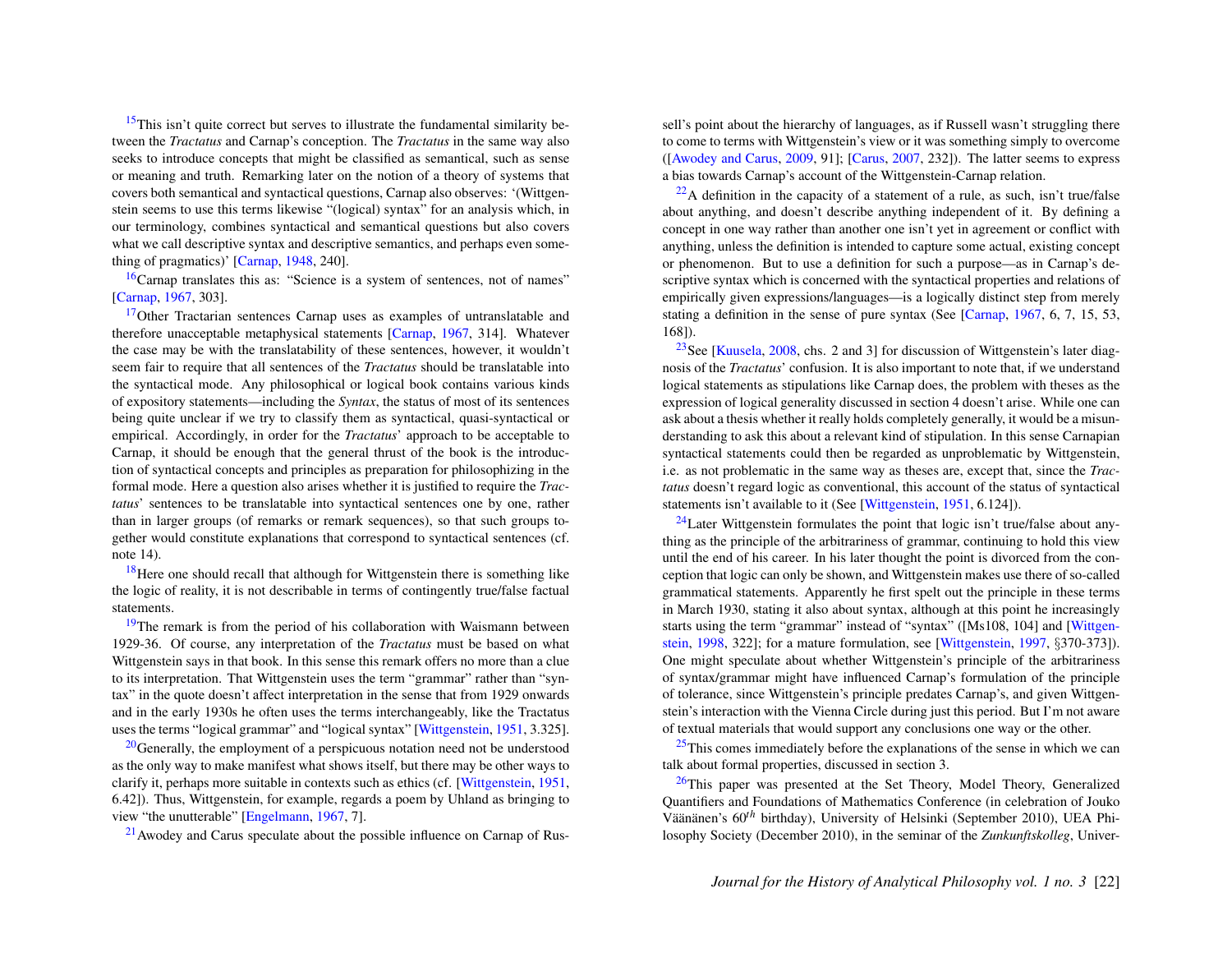sity of Konstanz (February 2011), and at the Contemporary Tractatus Conference, Auburn University, Alabama (March 2011). I would like to thank the participants at these events for their questions and comments, as well as the anonymous referees for JHAP. This feedback has helped me to improve the article in important ways.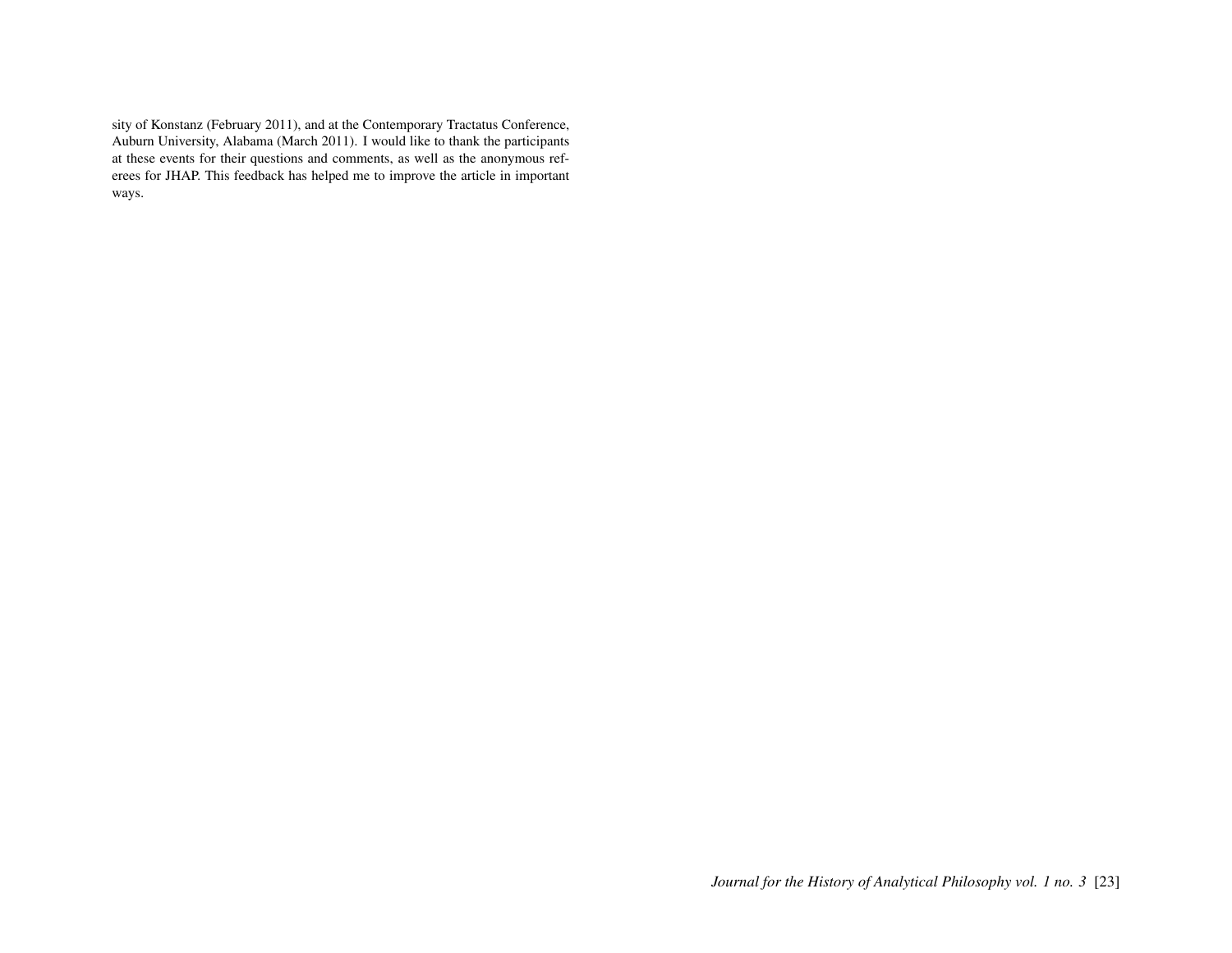## *References*

- <span id="page-24-4"></span>S. Awodey and A. Carus. From Wittgenstein's Prison to the Boundless Ocean: Carnap's Dream of Logical Syntax. In P. Wagner, editor, *Carnap's Logical Syntax of Language*. Palgrave Macmillan, Basingstoke, 2009.
- <span id="page-24-7"></span>Rudolf Carnap. Die Physikalische Sprache als Universalsprache der Wissenschaft. *Erkenntnis*, 5/6:432–465, 1932.
- <span id="page-24-3"></span>Rudolf Carnap. On the Character of Philosophic Problems. *Philosophy of Science*, 1:5–19, 1934.
- <span id="page-24-10"></span>Rudolf Carnap. *Introduction to Semantics*. Harvard University Press, Cambridge, MA, 1948.
- <span id="page-24-0"></span>Rudolf Carnap. Intellectual Autobiography. In P. A. Schlipp, editor, *The Philosophy of Rudolf Carnap*. Open Court, La Salle, IL, 1963.
- <span id="page-24-1"></span>Rudolf Carnap. *Logical Syntax of Language*. Routledge and Kegan Paul, London, 1967.
- <span id="page-24-9"></span>Rudolf Carnap. Empiricism, semantics and ontology. In P. A. Schlipp, editor, *Meaning and Necessity: A Study in Semantics and Modal Logic*. Open Court, La Salle, IL, 1988.
- <span id="page-24-8"></span>A. Carus. *Carnap and Twentieth-Century Thought: Explication as Enlightenment*. Cambridge University Press, Cambridge, 2007.
- <span id="page-24-18"></span>C. Diamond. Throwing Away the Ladder: How to Read the *Tractatus*. In *The Realistic Spirit*. Harvard University Press, Cambridge, MA, 1991.
- <span id="page-24-20"></span>P. Engelmann. *Letters from Ludwig Wittgenstein with a Memoir*. Blackwell, Oxford, 1967.
- <span id="page-24-6"></span>Michael Friedman. *Reconsidering Logical Positivism*. Cambridge University Press, Cambridge, 1999.
- <span id="page-24-13"></span>J. Hintikka. Ludwig's Apple Tree: On the Philosophical Relations between Wittgenstein and the Vienna Circle. In *Selected Papers*, volume 1. Kluwer Academic Publishers, 1996.
- <span id="page-24-11"></span>W. Kienzler. Wittgenstein und Carnap: Klarheit oder Deutlichkeit als Ideal der Philosophie. In C. Schildknecht, D. Teichert, and T. Zantwijk, editors, *Genese und Geltung*. Mentis, Paderborn, 2008.
- <span id="page-24-16"></span>Oskari Kuusela. *The Struggle Against Dogmatism: Wittgenstein and the Concept of Philosophy*. Harvard University Press, Cambridge, MA, 2008.
- <span id="page-24-17"></span>Oskari Kuusela. The Dialectic of Interpretations: Reading Wittgenstein's *Tractatus*. In M. Lavery and R. Read, editors, *Beyond the Tractatus Wars: The New Wittgenstein Debate*. Routledge, London, 2011a.
- <span id="page-24-15"></span>Oskari Kuusela. The Development of Wittgenstein's Philosophy. In O. Kuusela and M. McGinn, editors, *The Oxford Handbook of Wittgenstein*. Oxford University Press, Oxford, 2011b.
- <span id="page-24-19"></span>D. McManus. *The Enchantment of Words: Wittgenstein's Tractatus Logico-Philosophicus*. Oxford University Press, Oxford, 2006.
- <span id="page-24-14"></span>D. Stern. Wittgenstein, the Vienna Circle, and Physicalism, a Reassessment. In A. Richardson and T. Uebel, editors, *The Cambridge Companion to Logical Empiricism*. Cambridge University Press, 2007.
- <span id="page-24-5"></span>P. Wagner. The Analysis of Philosophy in Logical Syntax: Carnap's Critique and His Attempt at Reconstruction. In *Carnap's Logical Syntax of Language*. Palgrave Macmillan, Basingstoke, 2009.
- <span id="page-24-12"></span>Friedrich Waismann. *The Principles of Linguistic Philosophy*. Palgrave Macmillan, Basingstoke, 1995.
- <span id="page-24-2"></span>Ludwig Wittgenstein. *Tractatus Logico-Philosophicus*. Routledge and Kegan Paul, London, 1951.